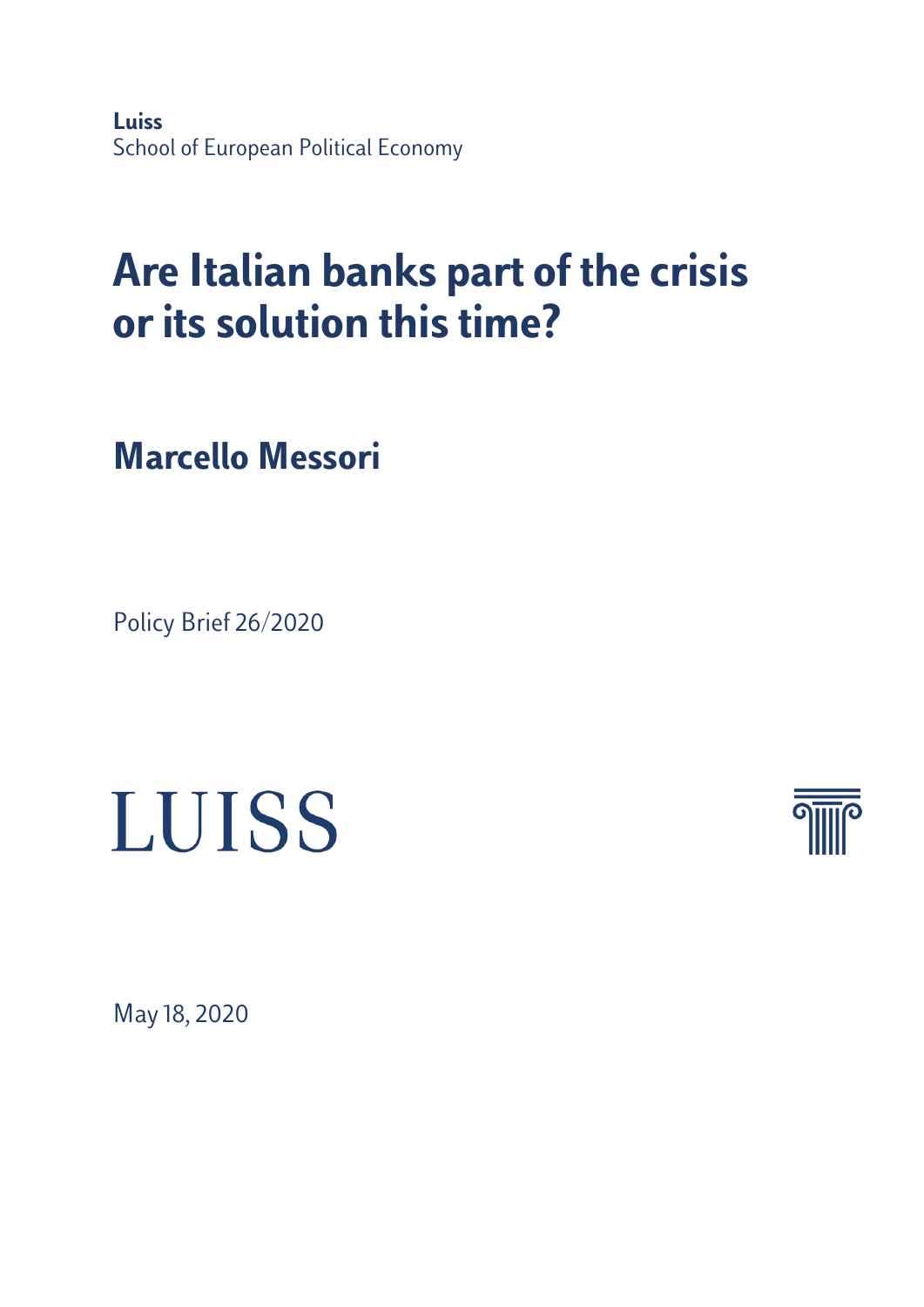# **Are Italian banks part of the crisis or its solution this time?1**

# **Marcello Messori2**

# **1. The recent legacy**

The shock due to the coronavirus pandemic is likely to cause serious difficulties for the Italian banking sector, which has already been affected severely by the impact that the long European crisis of 2011-13 had on Italy's productive and financial systems.

As is known (see Figure 1; see also Messori, 2011), in the second half of the 1990s and in the first decade of the new century, Italian banks recorded rates of increase in loans granted that were much higher than the growth rates of the national GDP. This was accompanied by a slackening of the criteria for selecting borrowers and an increase in the balance sheet gaps between loans and deposits ('funding gap'), bridged by huge issues of bank bonds.<sup>3</sup> In addition to reaching a higher weight on total bank liabilities than in other euro area (EA) member states (see Bank of Italy, various years; ECB, various years), in Italy these bonds manifested further peculiarities: they were massively allocated in the retail investors' portfolios (see Figure 2), in tiny and captive market segments largely illiquid, and at unjustifiably low interest rates (see Grasso et al., 2010).<sup>4</sup>

The result of the excess credit granted was that, when the international financial crisis turned into a 'real' crisis (2008-09) and fueled the macroeconomic imbalances (2010-11) then at the base of the second

<sup>1</sup> The Italian version of this paper is being published in *Astrid Rassegna* and *Astrid-online.*

<sup>&</sup>lt;sup>2</sup> I wish to warmly thank Lorenzo Bini Smaghi for his very useful comments to a previous version of this paper and for<br>suggesting the utilization of Figure 5, as well as Alessandro Franconi for his research assistance. A was also discussed with: Franco Bassanini, Carlotta De Franceschi, Claudio De Vincenti, Federico Merola, Marco Morelli, Luisa Torchia, and Gian Luigi Tosato. Their comments significantly helped to improve my analysis.

<sup>&</sup>lt;sup>3</sup> Schivardi *et al.* (2017) and Bugamelli *et al.* (2018) carry out empirical exercises that do not confirm the thesis of an inefficient allocation of credit in Italy in the years indicated. The descriptive and unsystematic evidence offered by the balance sheets of many mutual banks (*banche popolari*) and former savings banks between 1999 and 2006 suggests a different picture. Not being at the center of the analysis, the possible link between the selection of borrowers and the allocation of credit is not further explored herein. It would actually be useful to resume the discussion on this issue. A related issue would be the analysis of the possible impact exerted on banks' credit allocation by the organizational inefficiencies that big and small Italian banking groups experienced in the 1990s and in the first decade of the current century due to the dominant role played by former banking foundations in their ownership structure and in their governance (see for example: Messori 2002).

<sup>&</sup>lt;sup>4</sup> The term "unjustified" is used because the rates on various structured and illiquid bank bonds were not higher than those on government bonds with the same duration. Note that, in those years, government bonds were considered almost riskfree and were already exchanged in very liquid markets. In addition, interest rates on the same bank bond often underwent a significant increase when the purchaser was a professional investor instead of a retail investor.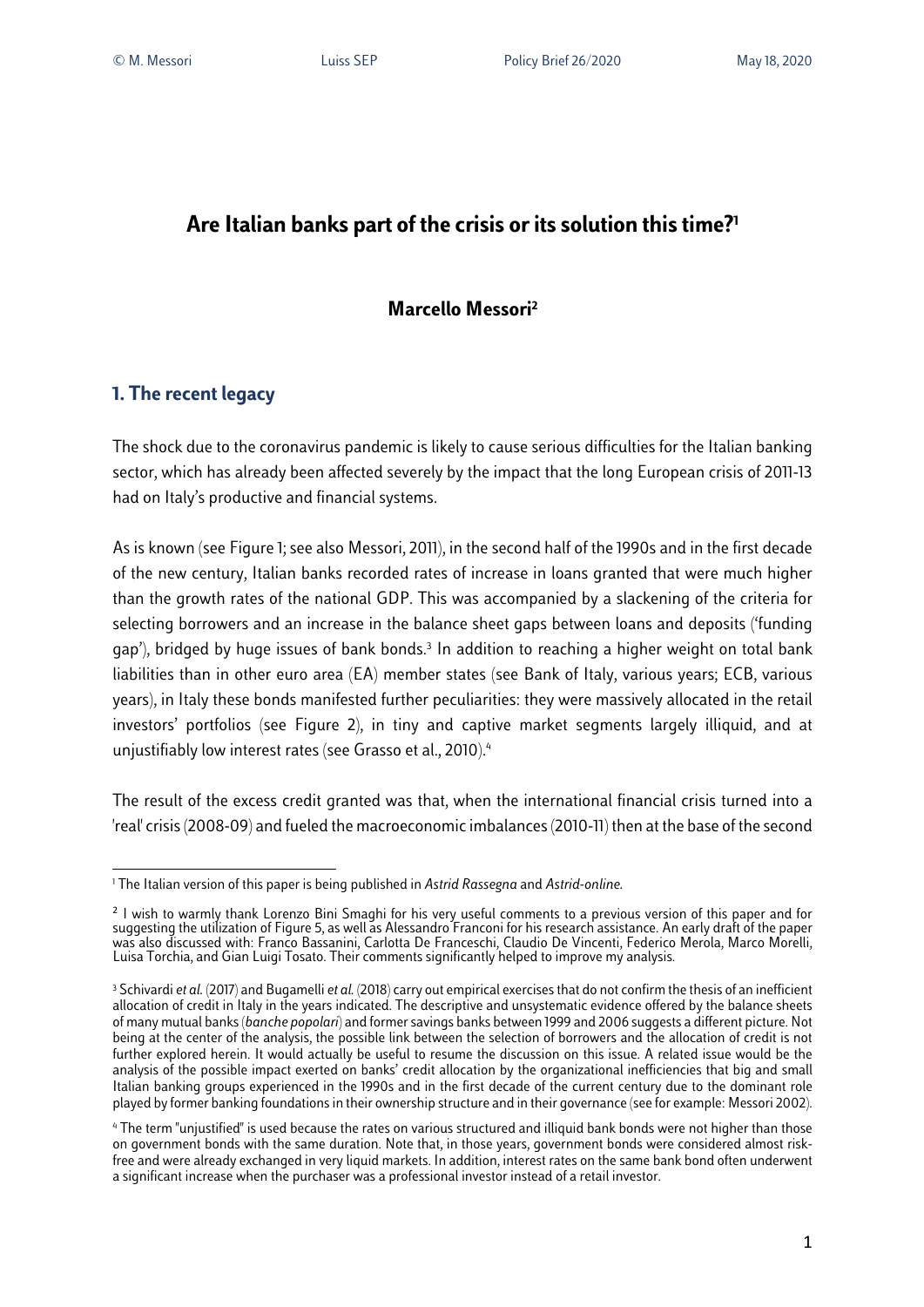EA recession (2011-13), the insolvency rates of Italian non-financial firms showed a surge not attributable only to the heavy Italian economic recession. As the trends in Non-Performing Loans (NPL) compared to total bank loans in Italy (see Figure 3) show, from 2011-12 the relative curve had an exponential growth that reached its peak around the end of 2015. It should be noted that, also in 2011-12, the incidence of NPLs in Italy was much higher than that of the Spanish banking sector.5 The excess of bank bonds issued in Italy instead made the liability side of Italian bank balance sheets vulnerable to the evolution of European regulation. The second pillar of the Banking Union implies that public interest banks on the verge of bankruptcy involve in their resolution or liquidation processes also the private holders first - of subordinated bonds ('burden sharing': since early 2015) and - then - of all unsecured bonds ('bail-in': since early 2016).6 Thus, the implementation of the Banking Union increased the risk also of the previousstock of bank bondsin the hands of retail investors and withered low-cost banking funding.



Source: Euro Area Statistics: Italy

<sup>5</sup> In this regard, it should be remembered that, using the agreement reached by the European Council and the Eurosummit of June 2012, in the summer of that same year the Spanish government decided to refinance and recapitalize its banking sector through the new form of 'light' European aid program financed by the temporary EFSF mechanism (which later merged into the European Stability Mechanism: ESM). After signing a 'Memorandum of Understanding', the Spanish government was thus able to allocate approximately 40 billion euro, provided by the EFSF, to mainly fund medium and small-medium-sized national banks, which consequently strengthened their activity. The Italian government decided not to resort to this European aid program because it would have made the already abnormal Italian government debt even higher. As we will see, this choice had a negative impact on Italy's subsequent banking events.

<sup>6</sup> The introduction of bail-in in the management of banking crises actually dates back to the spring of 2013 with the launch of the European aid program carried out by the ESM for Cyprus. A few months later (June 2013), the Council of the European Union approved the BRRD, which reformulated two directives from 2010 and 2012 that were never passed and which provided for the cases of application of burden sharing and bail-in (for public interest banks); in addition (end of July of the same year), the European Commission issued a Communication which took for granted the adoption of burden sharing in the EA banking crises. The Court of Justice of the European Union legitimized this point (see C-526/14; see also Tosato 2016), stating that burden sharing was lawful and retroactively enforceable even if not compulsory. As also shown in Figure 2 above, these repeated European signals did not push Italian banks to drastically decrease the issue of bonds (including subordinated bonds). A truly significant fall occurred only from the end of 2013 onwards.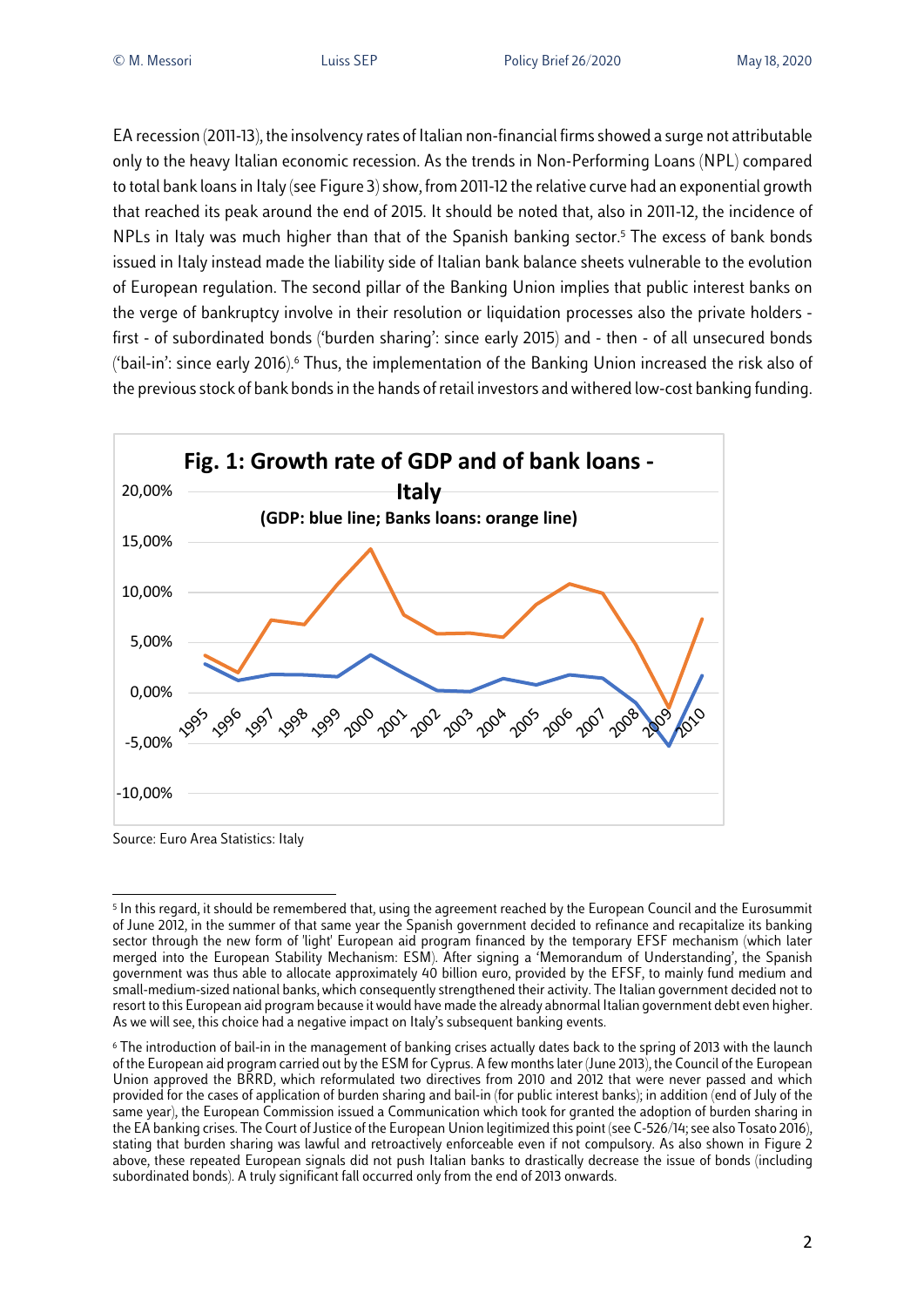The situation in which Italian banks found themselves during the European crisis (2011-13), following the choices they made during the previous fifteen years, produced at least two consequences: sharp increases in their (perceived and actual) riskiness and a drop in their profitability (see Figure 4).<sup>7</sup>



# **Fig. 3: Non-performing loans (% of total loans) - Italy**



Source: European Banking Authority Reports

<sup>7</sup> A comparison was made with the German banking sector because, leaving aside the cases of the countries under the traditional European aid program, it was the sector that - together with the Italian one - recorded the worst performances in the EA.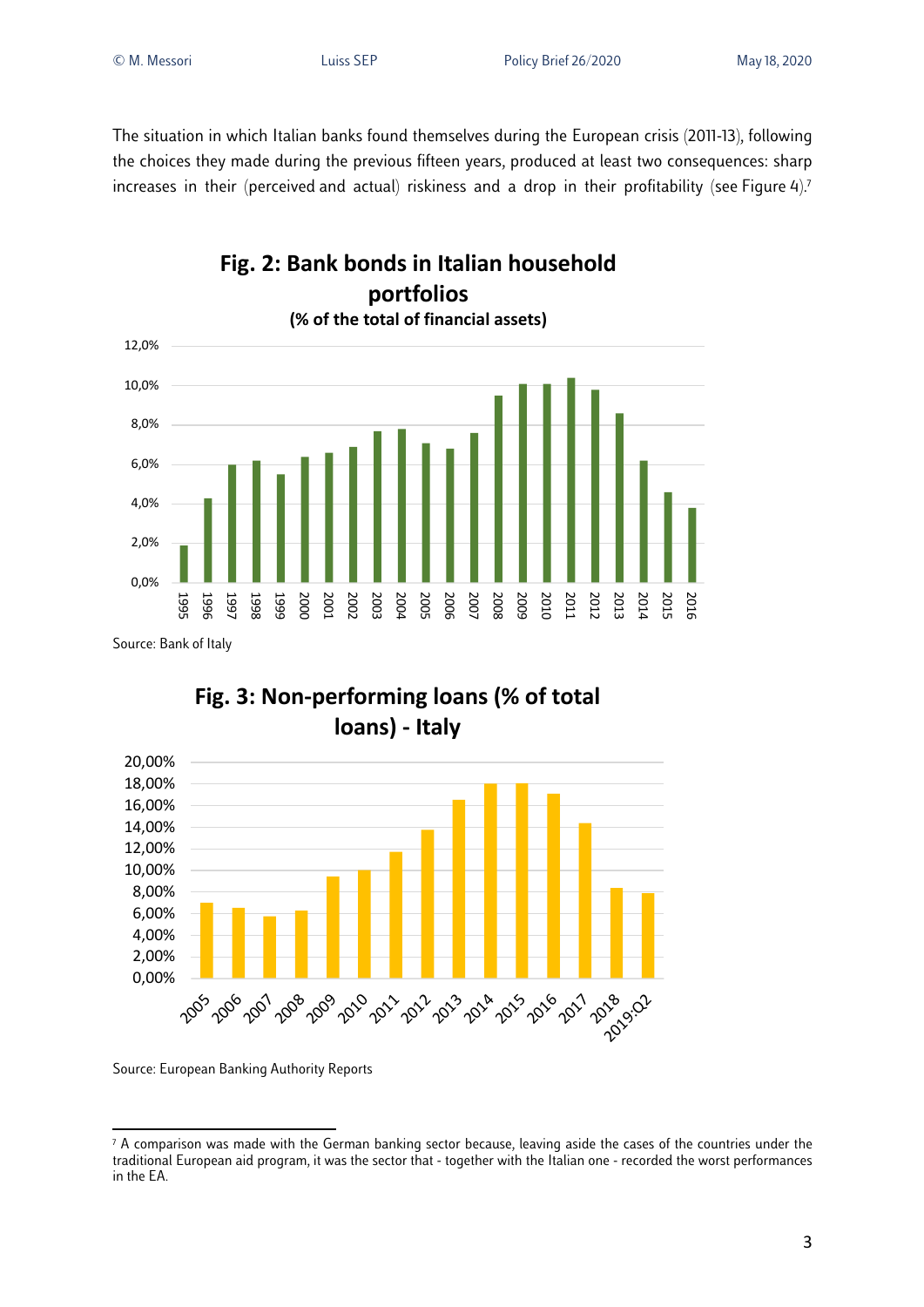Note that the second consequence occurred despite the positive contribution to bank profits provided by low-cost re-financing of the European Central Bank (ECB), and by the related 'carry trade' on national government bonds which was then strengthened by the announcement of the complete quantitative easing program (winter 2014), by its approval (January 2015) and by its implementation (from March 2015). The fact is that the increased risk and low profitability negatively affected the stock or market values of Italian banks and their capitalization rates, which, although adequate to meet European capital requirements, were already below the average of the EA banking sectors before the crises. Thus, the 'Comprehensive Assessment' of the ECB and of the European Banking Authority (EBA) (October 2014) highlighted the systemic crisis risks threatening the Italian banking sector. This crisis was then actually triggered by the failure of four small or small-medium banks in Central Italy (November 2015), whose amount of deposits was just around 1% of the national total; and it reached its peak with the events that led to the precautionary recapitalization of MontePaschi di Siena by the Italian State and to the forced administrative liquidation of two major banks from the Veneto Region based on national procedures (summer 2017). Due to the large presence of small retail investors among the holders of various forms of bonds or - even – equities of the banks involved, these events had a vast social impact.



**Fig. 4: Profitability of the banking sector - ROE (%)**

Source: Bank Scope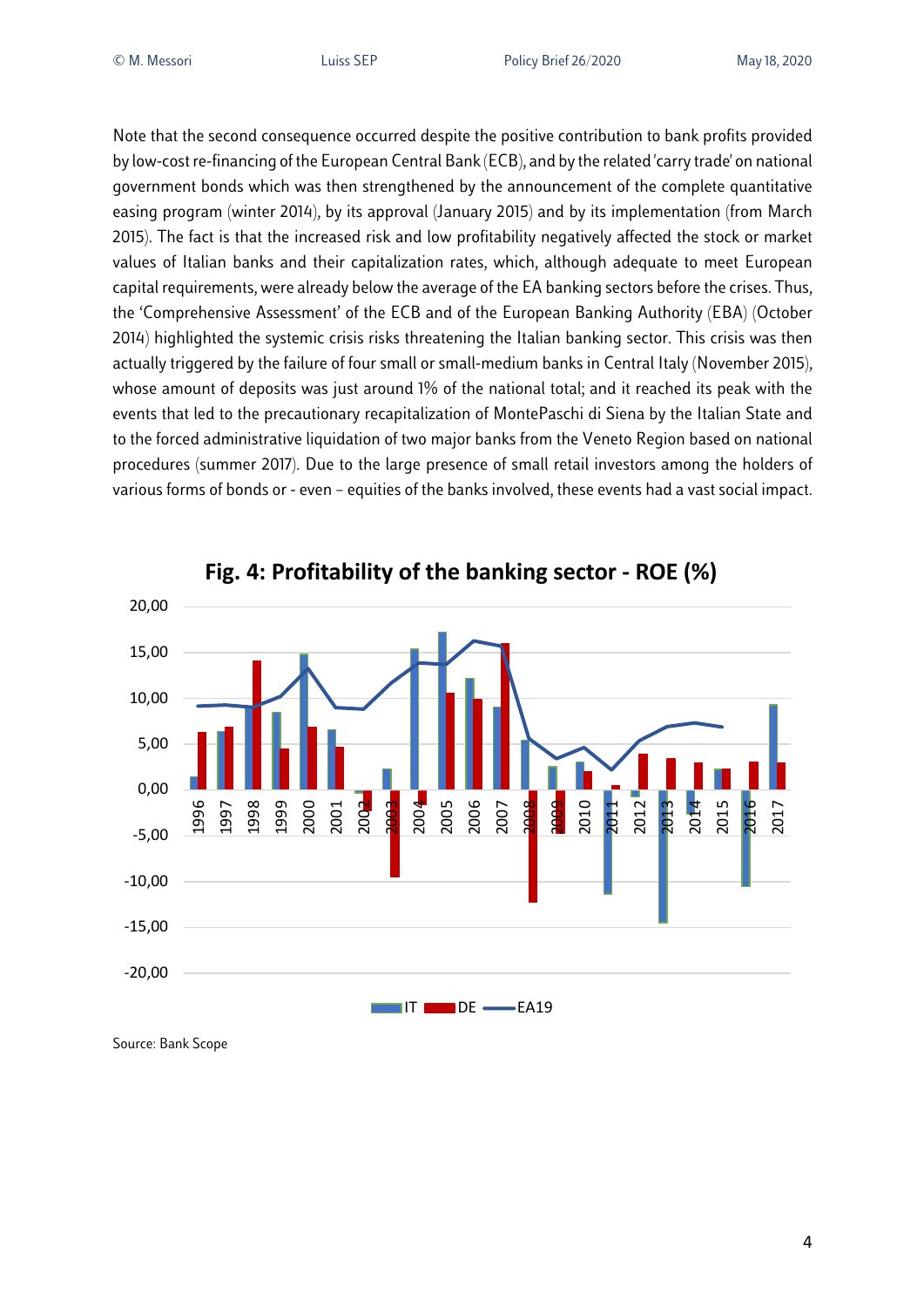# **2. The fragilities before the pandemic**

After limiting the negative drift of MontePaschi di Siena through the State acquisition of the absolute majority of its shares and after absorbing the bankruptcy of the two banks from the Veneto Region through massive public aid and the intervention of a major national banking group (Intesa-San Paolo), the Italian banking sector seemed to have surmounted the peak of its crisis despite a succession of problematic cases (various former savings banks and mutual banks, including Carige and Popolare di Bari). Since 2017, although achieving results below the EA average, the Italian banking sector had in fact recovered its positive profit margins (see again Figure 4). Furthermore, at the end of 2019, all Italian banks and especially the two major banking groups (Intesa-San Paolo and Unicredit) had liquidated more than half of their NPLs compared to the peak reached at the end of 2015, and had strengthened their capitalization rates (see Figure 3; see also Bank of Italy 2020, pp. 33-6). It is true that before the pandemic shock, in the Italian banking sector average, profitability rates remained below those in the EA average, the incidence of NPLs on total loans remained above that of the EA average and the trend in the 'unlikely to pay' loans (UTP) was not reassuring because it amounted to almost 50% of total problem loans. Yet, thanks to the progress made, the stability of the Italian banking sector seemed to be a shared fact. However, such a conclusion must be made with caution in light of the negative interaction between the residual fragility characterizing many Italian banking groups at the end of 2019 and the pandemic's economic-financial impact.

In this regard, it is important to qualify two quantitative aspects examined in the previous section. First, in the most recent years, the recoveries in the average profitability of the Italian banking sector have been concentrated in the two largest banking groups and in some small and medium-small banks; unfortunately, various medium banking groups and certain small banks still have very low profit margins.8 Second, as also shown in Figure 5, the Italian banking sector continues to hold an excessive amount of national government bonds. In particular, after reducing this amount in the phase of overcoming the peak of systemic difficulties, since the beginning of 2019 Italian banks have again focused on Italian government bonds. In addition to creating a 'doom loop' that increases the joint probability of a sovereign debt crisis and a banking crisis, in Italy the banks' choice to increase their holdings of these bonds was related to the reduction of loans to the "real" economy.<sup>9</sup>

<sup>8</sup> The statement does not conflict with empirical evidence, according to which in several years (for instance, in 2019) the profitability of so-called significant banks has been lower than that of less significant banks. According to European supervisory rules, many medium-size Italian banks are classified as significant. It should also be noted that, in recent years, one of the two major banking groups has faced serious difficulties.

<sup>9</sup> The opposite trend between bank loans to non-financial firms and bank holdings of national government bonds is also important for underlining that the criticisms of the doom-loop cogency do not grasp the complexity of the problem (see, for example, Nielsen 2016). It is true that a country's banking sector, hit by a sovereign debt crisis, would suffer a serious shock even if it did not hold an excessive amount of that country's debt bonds; it is also true that a significant downsizing of that same stock would tend, on the contrary, to trigger or aggravate the crisis. However, if the extreme case of a systemic 'bankruptcy' is excluded, the crisis could have a differentiated impact on various banks depending on their exposure to that government bond. Furthermore, the inverse correlation examined here shows that the doom loop has pro-cyclical effects. The exposure to sovereign bonds tends, in fact, to increase and the supply of credit to decrease precisely in the phases in which the productive sector would need greater banking support.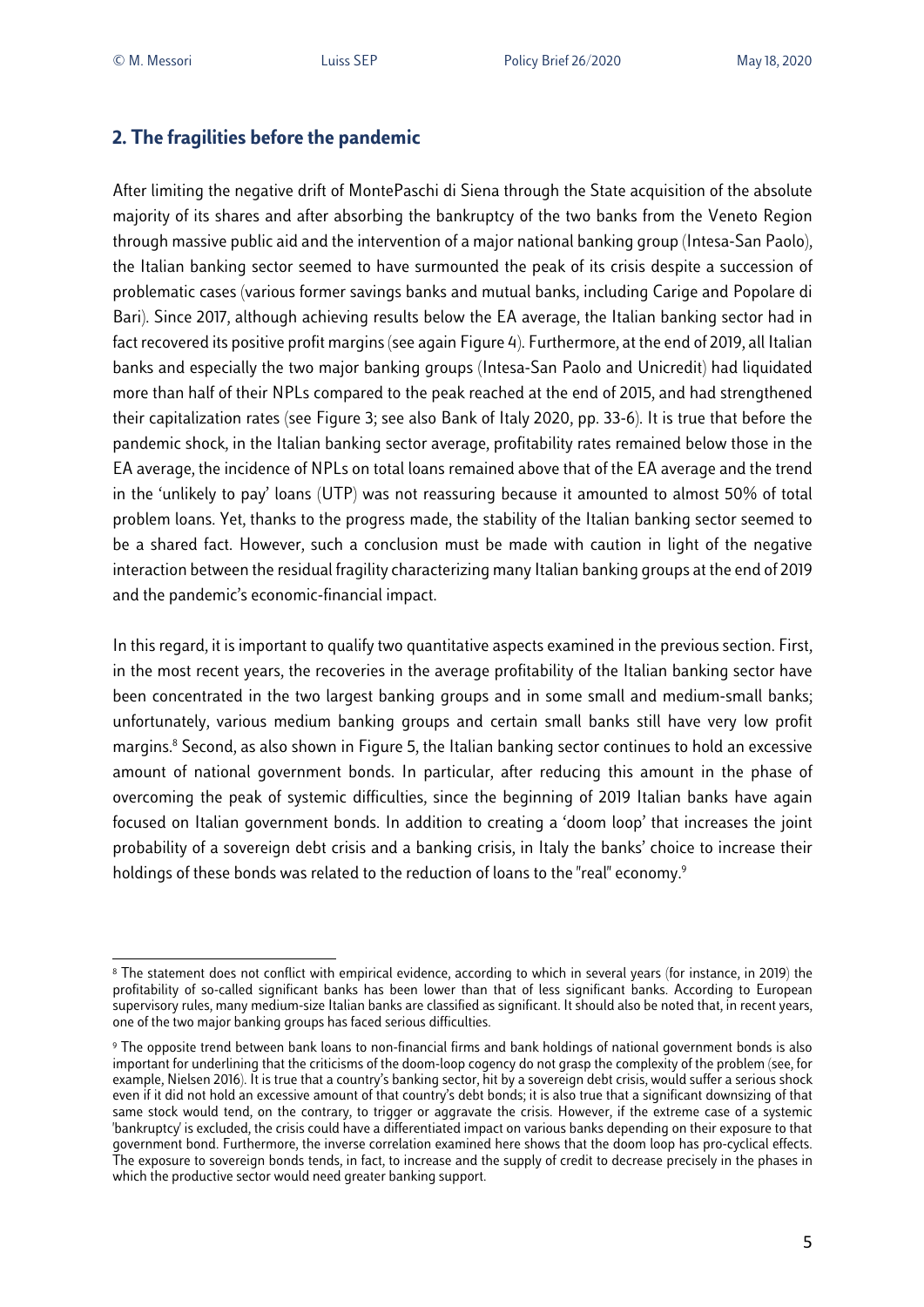This inverse correlation, which emerged between the end of 2011 and 2016 and which then resumed from the beginning of 2019, reveals the obsolescence of the prevalent business model of Italian banks. At least until the outbreak of the pandemic, especially medium and medium-small-sized banking groups and small banks did not offer borrowers a range of financial services (traditional loans included) aimed at supporting their potential expansion, but rather tended to defend bank profit margins by exploiting non-conventional ECB monetary policy and the related carry-trade opportunities. In fact, on the asset side, the business model of most Italian banks focused on limited and selective loans to firms located in the reference markets of each specific bank, on slightly more generous loans to households, on the distribution to retail investors of basic financial services produced by external 'factories', and on a large holding of national government bonds and deposits at the ECB; on the liability side, this same business model adapted passively to households increasing 'flight to liquidity', thus accentuating the weight of more traditional funding (deposits), and drew on ECB re-financing.



# **Fig. 5: The correlation among bank assets components**

Source: Euro Area Statistics: Italy; Bank of Italy.

This business model has maximized the vulnerability of Italian banks, especially the small and mediumsized ones, both with respect to the very low - if not negative - interest rates that have characterized the EA for several years (since the summer of 2014) and with respect to the fall in net revenues deriving from the mere distribution of financial products. On the other hand, it maximized the impact of the high cost of ECB reserves on Italian banks. <sup>10</sup> In short, the business model of Italian banks was unable to cope with the compression of unit net interests and, with the exception of the carry trade on national government bonds and some initiatives by larger banks, to offset it through a significant increase in the other components of banking income.

<sup>&</sup>lt;sup>10</sup> Note that the cost of these reserves is also the effect of excess savings (compared to investments) and excess bank deposits.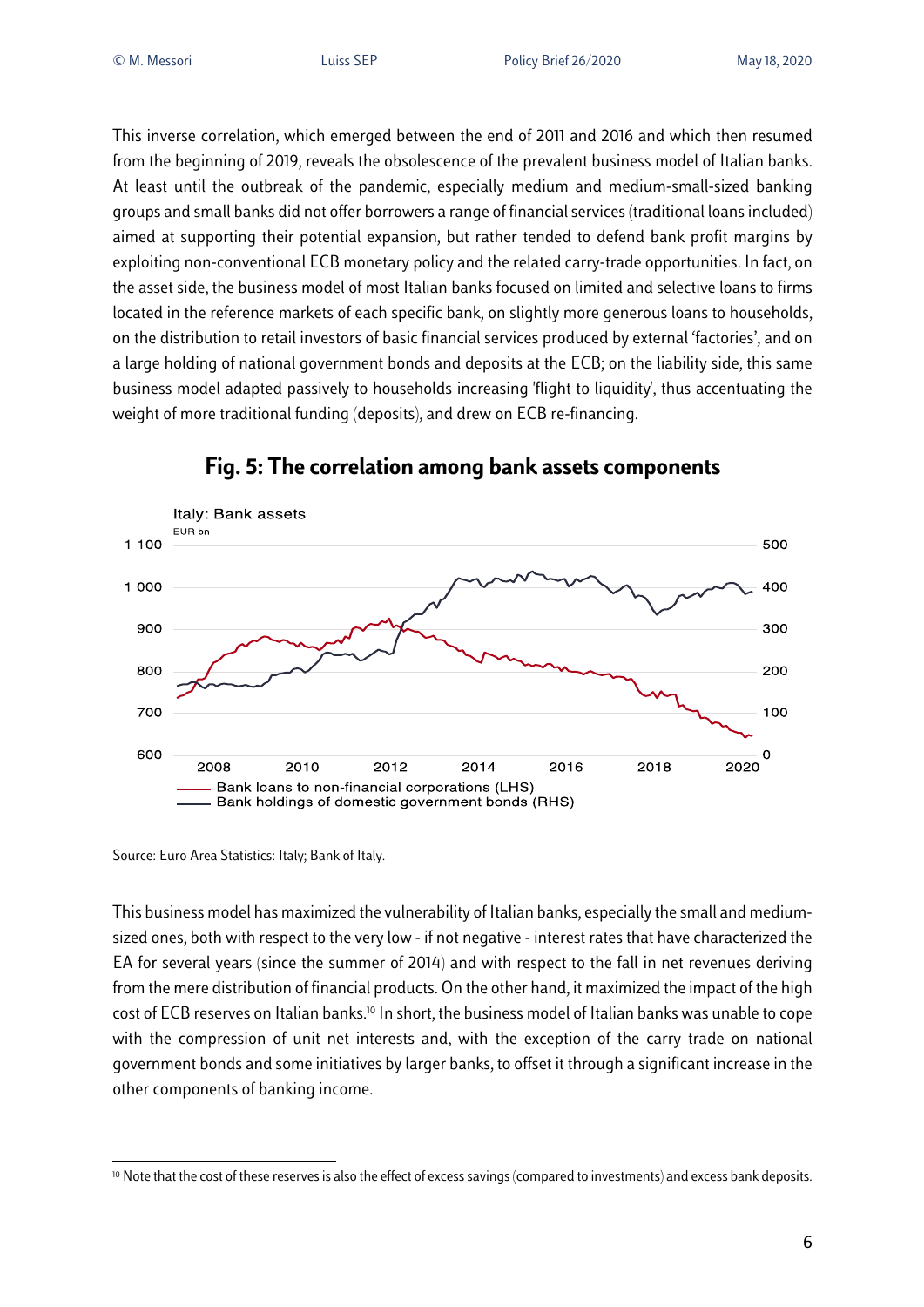To avoid these consequences, it would have been useless to dismiss the traditional banking model centered on corporate and retail loans, since this model has an essential role in financing specifically the small and medium-size non-financial firms. Conversely, each of the small and medium-sized Italian banks would have had to reorganize itself to acquire larger shares of - at least – the national loans market so as to compensate the fall in unit net interests by means of a 'volume effect' strengthened by economies of scale. However, this possibility was precluded precisely by the inability of these banks to overcome their limited size. Furthermore, the moderate capitalization of these banks and the low profitability of a significant part of them impeded the overcoming or mitigation of the excessive fragmentation of the Italian banking market and of the lack of a corresponding European single market through the implementation of national or transnational merging processes. As already mentioned, in principle, small and medium-sized Italian banks would have had another chance to compensate for the fall in unit net interests: by increasing their revenues from financial services. To successfully pursue such an alternative without an excessive holding of national government bonds, each of them would have had to internalize the 'factories' of financial assets in its business model; however, the efficient management of these 'factories' was incompatible precisely with the overly small size. Therefore, small and medium-sized Italian banks remained trapped in a vicious circle and ended up concentrating their efforts on a compression of costs that was, in any case, insufficient to guarantee adequate profit margins, especially for medium-sized groups.

Before the outbreak of the pandemic shock, only one large banking group in Italy pursued the traditional business model effectively and with high profitability. At the beginning of 2020, this group had, in fact, very high shares in the loans markets of the most advanced areas of the country; and, in order to further strengthen its pre-eminent position, it has launched the process for the acquisition of one of the most important medium-sized Italian banks. In addition, and above all, it focused on the production and supply of services in the insurance sector and of asset management funds. The other major Italian banking group pursued an opposite strategy. Despite having an adequate size for expanding and strengthening its numerous and profitable financial 'factories', it proceeded with their complete disposal and focused on a drastic compression of costs and on an equally drastic containment of its budgetary risks. The process affected all the geographical areas of the group, which has a strong position in many European countries; however, this process was particularly intense in Italy, which is why the banking activities' center of gravity moved abroad. At least in the short term, this strategy has produced significant profit margins.

The picture described therefore confirms that the Italian banking sector as a whole has tried to recover short-term profitability through two initiatives: the increase in its already abnormal holding of national government bonds and the reduction of its costs. The first initiative was examined above. It was a decisive factor in limiting losses or in supporting bank profits from the end of 2014 to 2019. During this period, Italian banks were able to refinance with the ECB at rates that in the beginning were close to zero and then negative, and they profited from positive interest rates on medium/long-term national government bonds. In doing so, however, these banks exposed themselves to the risks of instability in the Italian government balance sheet and strengthened the doom loop between the potential Italian sovereign debt crisis and the potential banking insolvency crisis; moreover, they practiced a sort of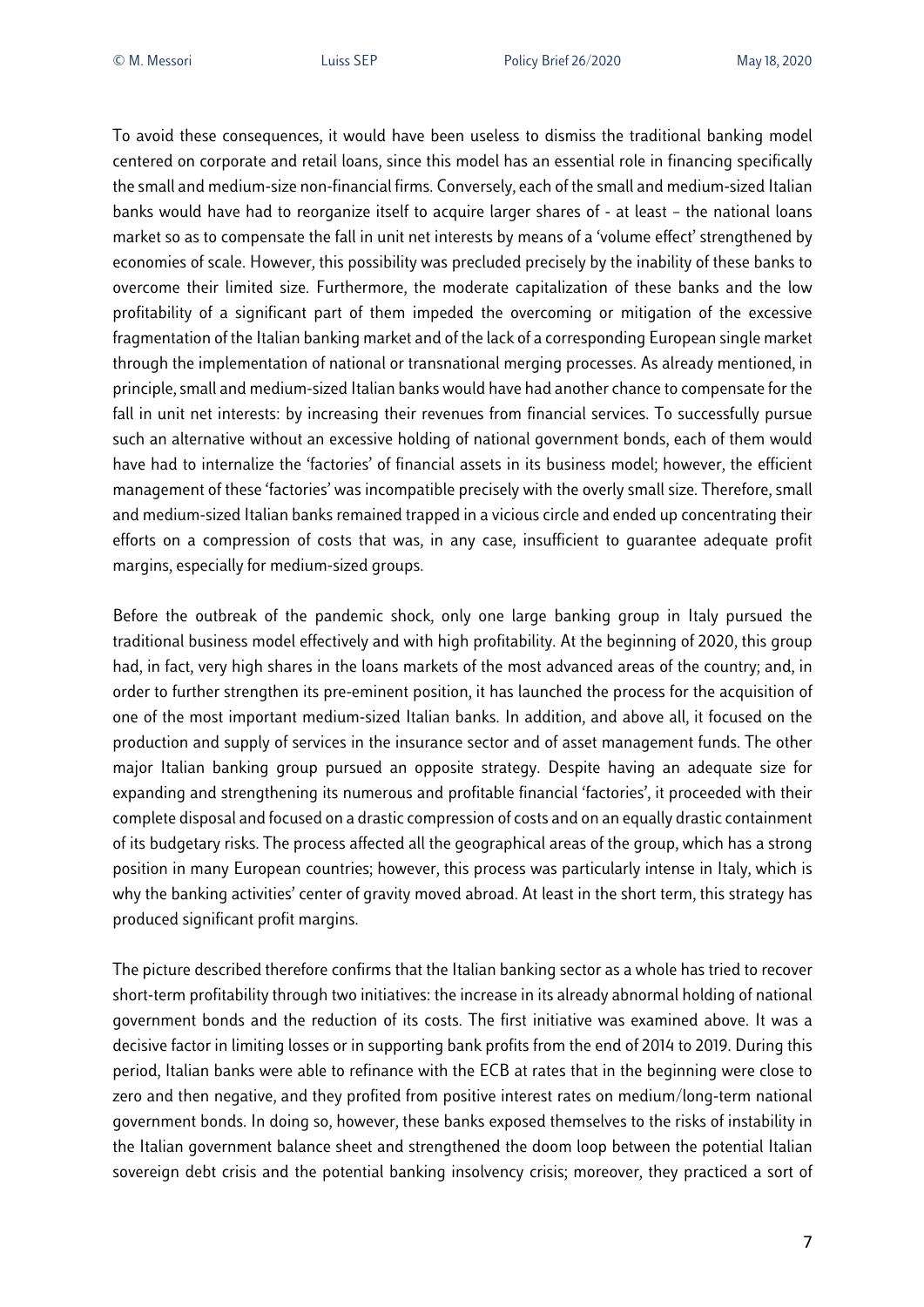'crowding out' with respect to corporate and retail financing and thus created negative externalities for the 'real' economy. With regard to the second initiative, empirical evidence shows that it was an apparent success: today the cost/income ratio of Italian banks is on average in line with European best practice. However, the compression of costs entailed the reduction of human resources with higher training and skills and the reduction of investments for digital adaptation and reorganization. Italian banks thus deprived themselves of the fundamental tools necessary to modify their obsolete business models.

The conclusion is that, when the pandemic shock hit the national economy and began to threaten the international economy at the end of February 2020, the Italian banking sector had overcome the peak of its previous crisis but had not yet completed the necessary adjustments to adapt to the new financial structures or - even worse - had moved in ineffective directions for long-term solutions. Therefore, banks were undermined by at least three interconnected fragilities. First, there were too many of them in Italy: apart from the two largest groups, the remaining banks had an inadequate size and competed on market segments that were too small and with too narrow margins. Secondly, Italian banks were still very vulnerable to the problem of NPLs and UTP loans; therefore, they tended to react to past credit excesses by concentrating their supply of financing in favor of high liquid firms rather than firms that really needed bank loans. Finally, and as a consequence of the first two weaknesses, on average the Italian banking sector had business models with inadequate profitability,<sup> $\eta$ </sup> despite their excessive - and, in the short term, profitable - holding of national government bonds. As a result, especially the small and medium-sized banks were unable to use their own resources or to implement sufficient market recapitalizations to carry out the necessary consolidation processes and the related processes for expanding their market shares.

The two largest Italian banking groups had overcome the first and third fragility. However, they suffered the negative impacts of the excessive number of suppliers and the related segmentation of the national loans market in various local markets. Furthermore, the pursuit of short-term profitability had prevented the achievement of efficient medium-long term business models. More specifically, the group with the most articulated offer of financial services had an excessive dependence on the national market and therefore was too exposed to the Italian macroeconomic evolution and to the decreasing degree of confidence born by the wealth holders in the future of the country. The group with the largest European presence had a defensive business model because it was too concentrated on risk reduction in traditional activities and on cost compression as the dominant short-term profitability tool. Having uncertain medium-long term strategies, it became ideal prey for acquisitions by international competitors.

<sup>11</sup> Although in different forms and measures among the banking sectors of the various member states, the inadequacy of the bank business models and the associated low profitability concern the entire EA. In this regard, the comparison proposed by Bini Smaghi (2019) of the European and US banking sectors is emblematic.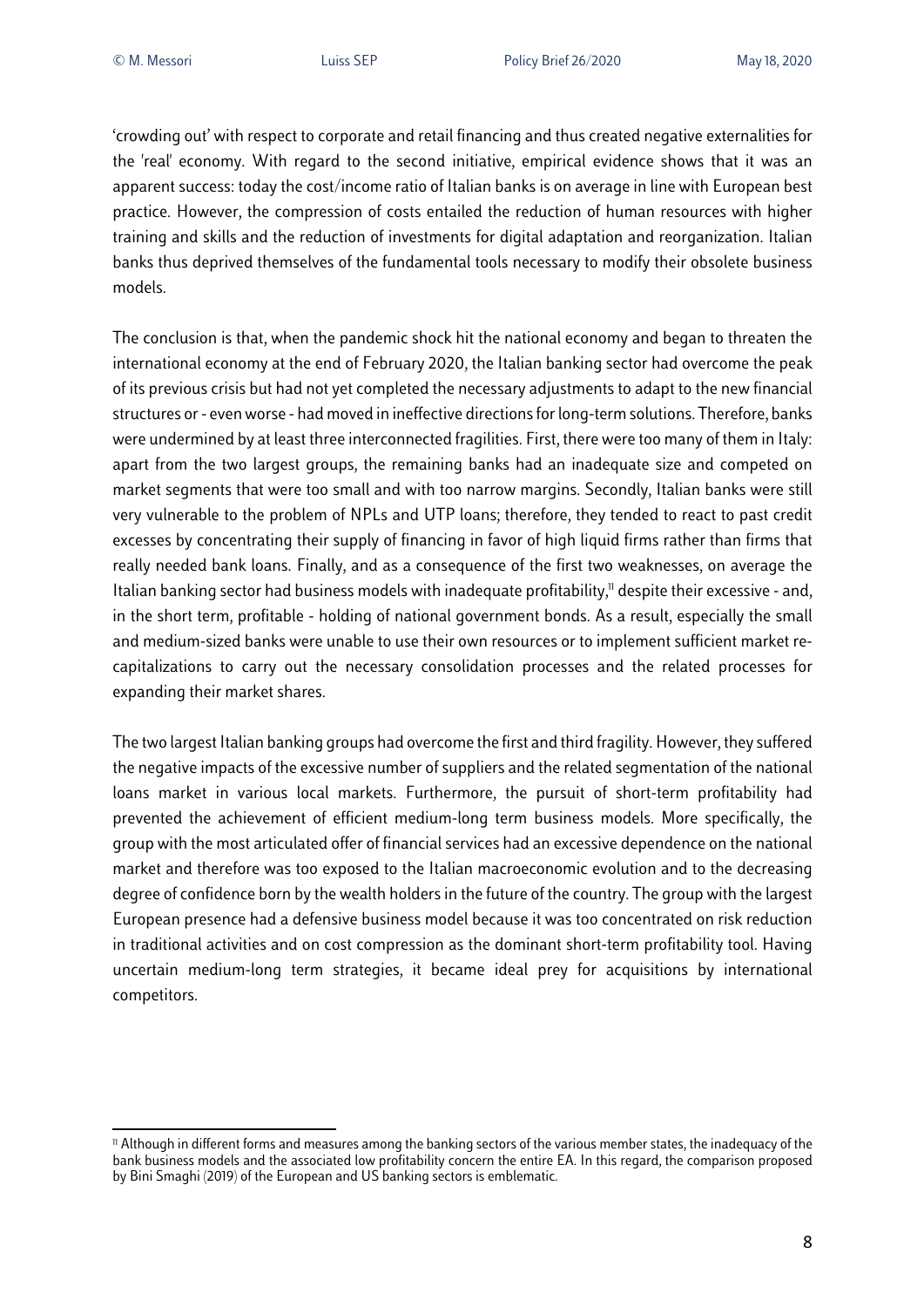# **3. Banks at the time of the pandemic**

The consequences of the pandemic shock will likely worsen the fragility of the Italian banking sector. Raising the average risk of borrowing firms and households, they will in fact lead to increases in the expected amount of NPLs and to further burdens on the already problematic situation of UTP loans. Given that there will be a drop in GDP of just under 10 percentage points in 2020, Bank of Italy (2020)'s estimates imply that the problem loans in the Italian banking sector will record an annual growth of more than 2 percentage points of all loans. Furthermore, at least for the 2020-21 period, there will be a sharp decrease in net interest margins and an even more pronounced drop in the other components of net banking income. In the absence of corrective measures, all this would lead to a reduction in bank capital ratios and to a drop in banking profitability, which would be especially heavy for medium and medium-small Italian banks. Given that low and decreasing profitability increases the difficulties of recapitalization on the market, these banks would tend to react by reducing the riskiness of their assets; and, given the increase in the riskiness of borrowers and the traditional business model, any attempt to reduce the riskiness of the assets would result in a fall in the supply of loans. Bank deleveraging would thus trigger a vicious cycle as the credit restriction would worsen borrowers' future insolvencies and the consequent losses in the sector.

This trend is reinforced by the de-risking choices made for some time by one of the two major Italian banking groups (see section 2) and confirmed by the recent decision to make additional provisions for 900 million euro. The other major Italian banking group's focus on the domestic market cannot offset the sector's inertia towards a credit crunch. As is also shown by the fall in the market prices of financial equities, it follows that the Italian banking sector will be part of the new crisis rather than part of its solution.

If banking behavior became an aggravating factor for Italy's crisis, there would be particularly worrying macroeconomic effects. Compared to the main competing area (the United States), the EA is characterized by specific forms of bank-centrism which have limited the weight of the equity and corporate bond markets as firms' financing instruments. Note that, even in recent years, this weight has been between four and five times lower than that in the United States (see Messori 2019). Moreover, among the major member states of the EA, Italy has characterized itself as the country with the lowest incidence of non-banking segments in the national financial market (see Messori 2018). Under normal conditions, the majority of Italian firms which are limited by their small size receive their liquidity from self-financing or bank credit. The pandemic shock is, however, wiping out the profits and liquidity of most companies. Consequently, even if the block in the productive activities is now weakening the aggregate demand for financial services, the demand for bank loans by the Italian productive sector could become substantial in the unlocking and economic recovery phase (see section 4).12 In light of the above, the risk is that thislatter demand will remain largely unsatisfied. The conclusion is therefore that, in order to stem - in the short term - the collapse of the Italian economy and to relaunch - in the medium

 $12$  Indirect evidence of this is that the month of March marked a spike in the demand for bank loans in the EA.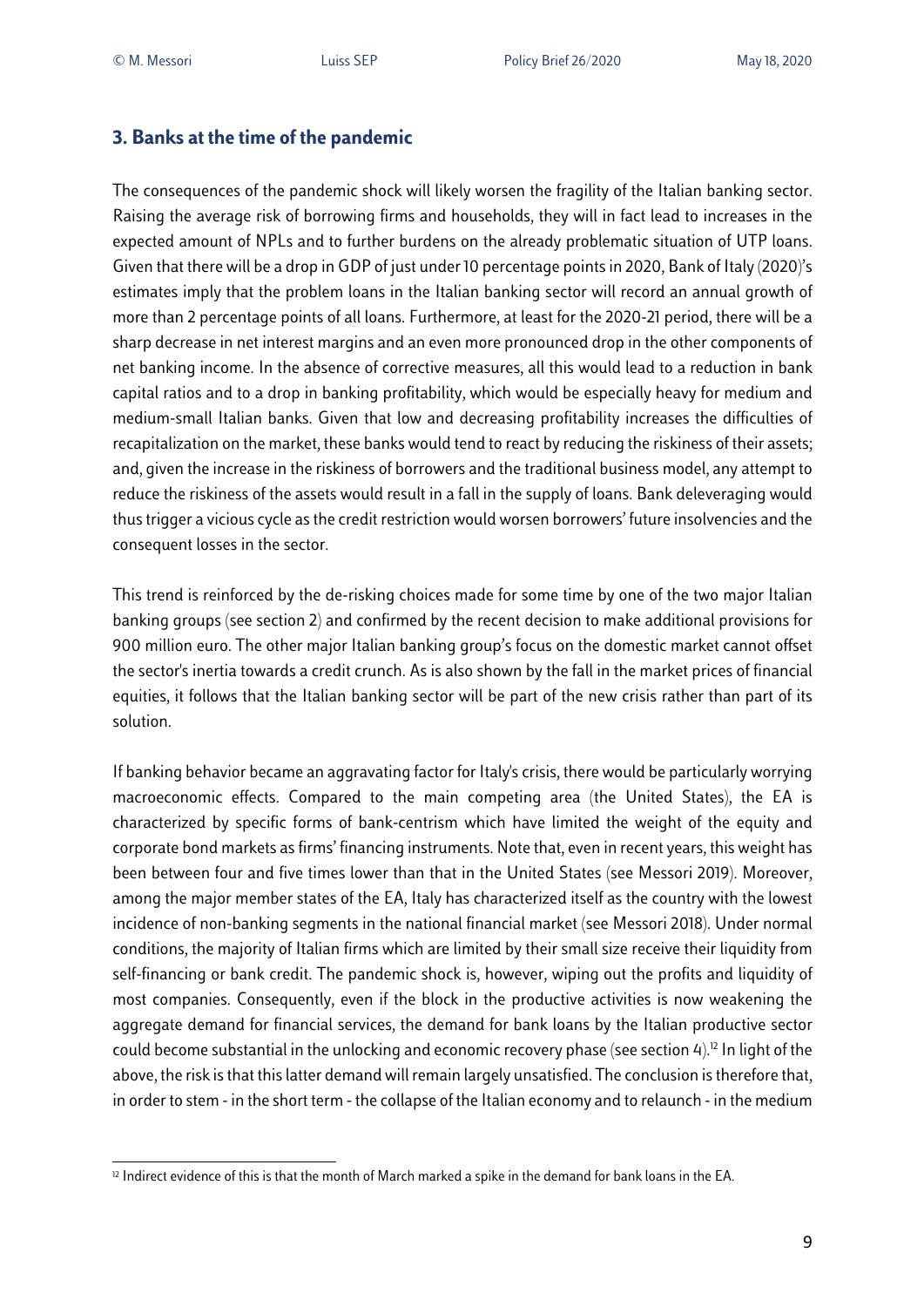term - the recovery of Italy's businesses, adequate banking support to the 'real' economy will be needed; such support would, however, be incompatible with a banking sector that is part of the crisis.

The initiatives approved by the ECB in March and April 2000 are of crucial importance for getting out of this trap.

The first program (PE-LTRO) composed of seven operations to be launched between May and December 2020 and to be closed by September 2021, renews the LTRO expired in March 2020 and is characterized by fixed-rate refinancing supplies for an amount only limited by the corresponding demands from banks. Each of these ECB loans, whose maturity is between sixteen and eight months (i.e. in September 2021 for the first loans and in July 2021 for the last), has an interest rate equal to the average interest rate on the ECB's main refinancing operations (today equal to 0%) coinciding with the duration of the specific loan, decreased by 25 basis points; therefore, the first operation of the PE-LTRO program will result in a negative interest rate of -0.25%.

The second program, which will be implemented from June 2020 to June 2021 and which provides for three-year refinancing, represents a strengthening of the T-LTROIII decided between March and June 2019 and launched in September of the same year.<sup>13</sup> It offers refinancing for a maximum amount equal to 50% of the eligible loan stock accounted for in the balance sheet of each bank at the end of February 2019, at different conditions for three different bank types. The most virtuous banks, that is, those that will be able to meet their reference threshold (benchmark plus a possible add-on, now set at 0) relating to the net loans granted to the productive sector in the period between the beginning of March 2020 and the end of March 2021,<sup>14</sup> get an interest rate equal to the average rate on the excess of bank reserves at the ECB (today equal to -0.50%) during that period, decreased by 50 basis points. Furthermore, their current interest rate of -1% is also the maximum rate for their refinancing between the end of June 2020 and the end of June 2021; instead, for the T-LTROIII refinancing that precedes or followsthe period just indicated the interest rates are equal to the average rates on the excess of bank reserves at the ECB in force for the duration of this refinancing. Median virtuous banks, which will not be able to meet their reference threshold between the beginning of March 2020 and the end of March 2021, but which will meet the benchmark increased by 1.15% in the longer April 1, 2019 - March 31, 2021 period, obtain

<sup>&</sup>lt;sup>13</sup> In the original formulation (June 2019), the refinancing of the T-LTROIII had a two-year duration. This refinancing was extended to a three-year duration in September 2019.

<sup>14</sup> In the original formulation (June 2019), the benchmark of each bank was defined by referring to the amount of eligible loans disbursed in previous periods. To belong to the most virtuous group and thus to obtain the best refinancing conditions (equal, at that date, to 10 basis points above the average rate on bank reserves at the ECB in the period), a bank had to fulfill one of the following conditions: the reproduction of the benchmark, if the bank in question had achieved a positive rate of change in its net loans in the April 1, 2018 - March 31, 2019 period; or the benchmark plus an add-on of at least 2.5% of this benchmark on March 31, 2021 (and, from September 2019, on March 31, 2022: see note 12), if the bank in question had recorded zero rates of change in its net loans in the April 1, 2018 - March 31, 2019 period. The banks belonging to this second group and unable to meet that reference threshold (benchmark + 2.5%) are defined herein as median virtuous banks. They had to pay increasing interest rates, compared to those paid by the most virtuous banks, according to the size of their negative gap. Finally, the third type of banks (the less virtuous ones), with negative rates of change in their net loans in the said period, obtained interest rates equal to 10 basis points above the average rate on the main ECB refinancing operations in force for the duration of these loans. In March 2020, the add-on on the benchmark was brought to 0 for the period from April 1, 2020 to end of March 2021. As just stated, the latter period was brought forward by one month in the ECB meeting of April 2020.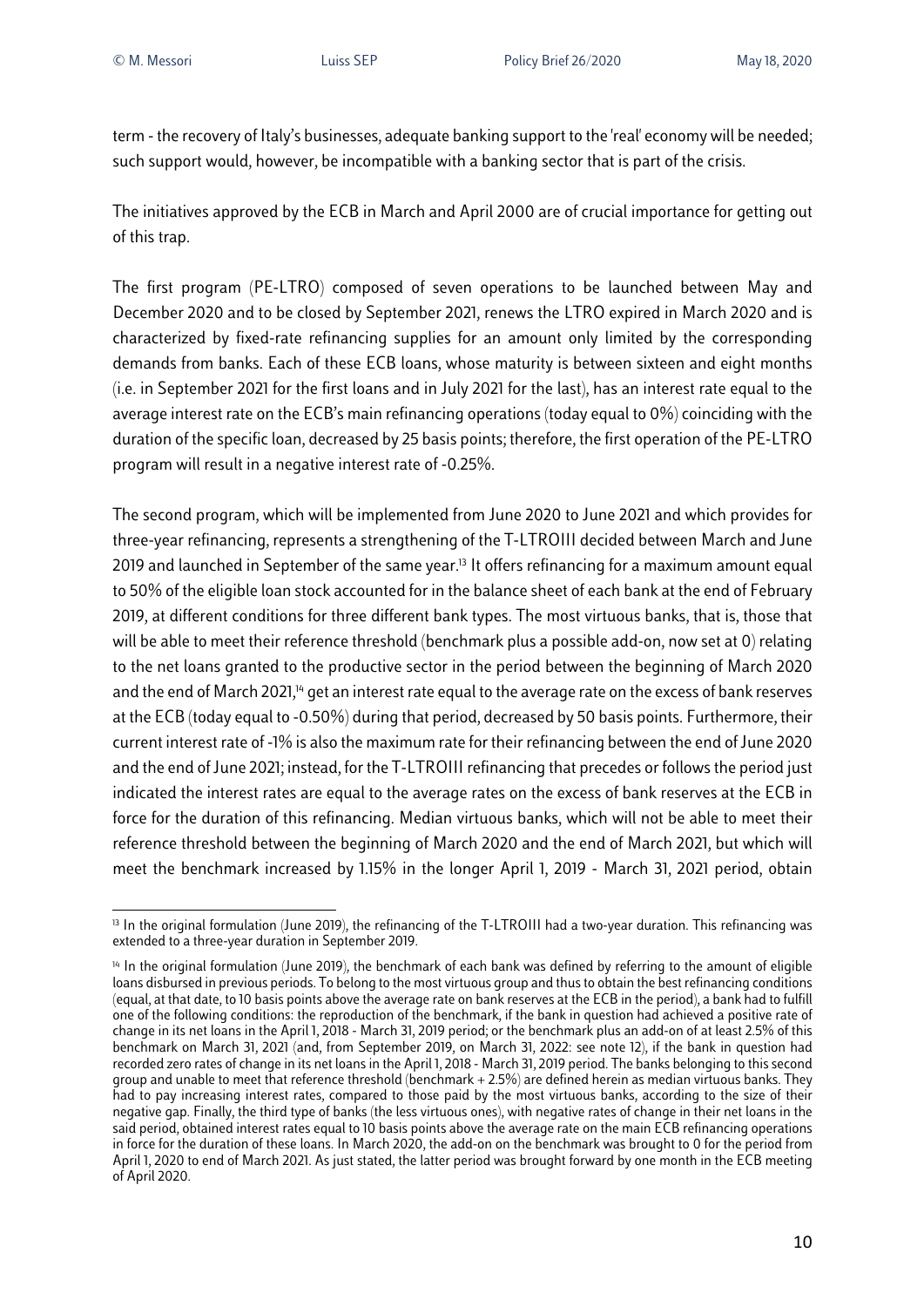interest rates on refinancing equal to those in force on average in that period; in any case, for the end of June 2020 - end of June 2021 period, the rate on refinancing of this second type of banksis not higher than the average rate on the main refinancing operations of the ECB (today equal to 0%), coinciding with the duration of their loan, decreased by 50 basis points. Finally, the less virtuous banks obtain, in the same period, an interest rate (-0.50%) equal to the maximum rate to be paid by the second type of banks.

The incentives designed by the ECB to push EA banks to finance the economic system were simultaneously strengthened by the temporary easing of various prudential and accounting rules by both European regulatory and supervisory authorities (respectively, EBA and SSM), the Basel Committee, and the European Commission. Without any claim to exhaustiveness, it is enough to recall that - for the current year and for 2021 - EA banks are allowed to have a capitalization below the second pillar capital requirements (guidelines and reserves) and liquidity buffers; banks are also allowed to use as prudential capital the reserves aimed at hedging against risky but not insolvent credits; supervisory groups are encouraged to use flexibility in the annual supervisory checks on individual banks (SREP); a long-term assessment of loan adjustments is encouraged; the new and more severe accounting of losses (including expected losses) on problem loans is suspended, and the maturity for the absorption of these same lossesis softened; the constraint on leverage has been eased; it has become clear that the borrowers' utilization of general moratoriums or public guarantees does not lead to the accounting of greater risks or to mechanical increases in unlikely to pay (UTP) loans. Furthermore, the European Commission has accepted the indication from the Basel Committee to postpone the adoption of the new and more binding capital standards for larger banks by 2023, and has anticipated the preferential treatment for loans to small and medium-sized firms in terms of capital coverage expected in mid-2021. Finally, the SSM has softened the requests for the provision of bail-in-able liabilities (the so-called MREL) aimed at facing bank resolution processes.<sup>15</sup>

It is believed that, thanks to the ECB's PE-LTRO and T-LTROIII programs, there may be an injection of more than three trillion euro into the economic system of the EA before the end of 2021; and the loosening of prudential and accounting rules promoted by the European Commission, EBA and SSM is expected to lead to additional liquidity of more than 500 billion euro. The problem is that these, albeit important, initiatives are temporary and are limited to the short-medium term. At most, according to the previous analysis, the T-LTROIII will incentivize the financing of the most virtuous banks in favor of the 'real' economy until March 2022; and the other interventions will finish at the end of 2021.<sup>16</sup> Conversely, the pandemic's effects on the equilibrium of the Italian banking sector that have been

<sup>&</sup>lt;sup>15</sup> The SSM has, however, placed new constraints on the allocation of actual profits. In fact, it invited European banks not to distribute dividends and not to buy back their own shares at least until autumn 2020. In principle, these are wise decisions because they are aimed at strengthening bank capital. However, it should be considered that both constraints have a negative impact on the market price of listed banks and, therefore, are a further obstacle to market recapitalizations.

<sup>16</sup> It is reasonable to forecast that T-LTROIII will be followed by T-LTROIV. However, the ECB does not have any formal commitment to reproduce its ultra-expansionary policy over time and through the banking channels. Moreover, as suggested by some reactions to the recent initiative of the German Constitutional Court (May 5, 2020), there will possibly be growing pressure to gradually reduce the size of the ECB's balance sheet. This implies that the ECB's future refinancing policy will be characterized by strong uncertainty.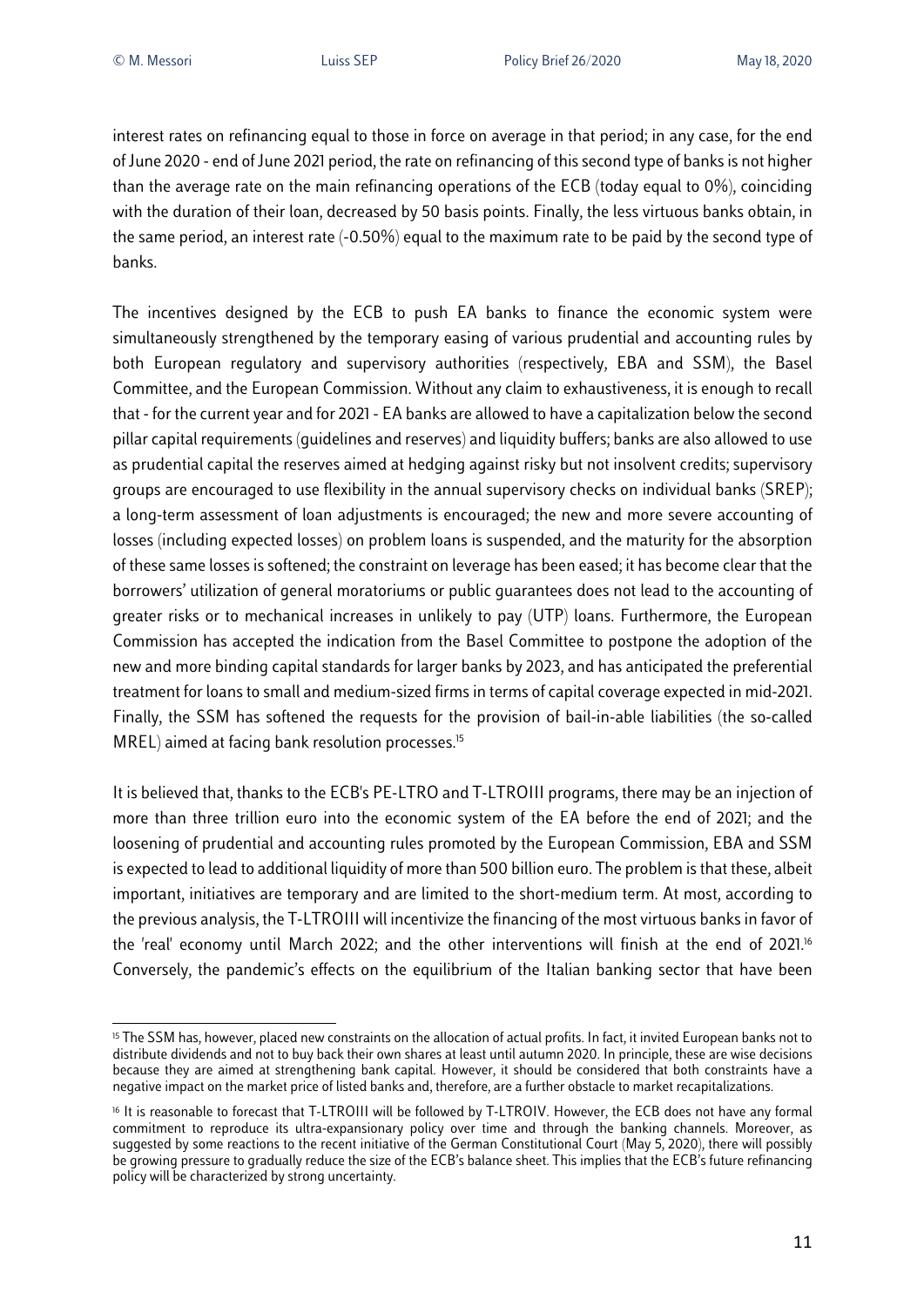examined above and that affect - albeit with different intensity - also the banking sectors of the other EA countries tend to be long term. Therefore, as the "European Temporary Framework" itself suggests and as it was immediately noticed by Germany and France, EA banks are ready to use the generous refinancing of the T-LTROIII and PE-LTRO and to exploit the loosening of prudential and accounting rules to support firms' loans only if the member states are willing to absorb a large part of the possible defaults deriving from troubled borrowers in the long term. For the reasons mentioned above, this is even more true in the Italian case.

The decree law issued by the Italian government on April 8 (the so-called Liquidity Decree) provides in principle - a satisfactory response to this problem, since it envisages public guarantees on bank loans potentially equal to 400 billion euro. As already mentioned in an article in the *Il Sole 24 Ore* newspaper written in collaboration with Franco Bassanini and Claudio De Vincenti (April 12, 2020), this decree strengthens guarantees on bank loans up to 800,000 euro and up to a borrower yearly income not exceeding 3.2 million euro through the Central Guarantee Fund (CGF), reaching 100% coverage - direct or indirect (that is, through the so-called Confidi – associations of guarantee providers); in addition, it authorizes lending without creditworthiness checks for the part of loans not exceeding 25,000 euro. Although through a somewhat cumbersome procedure, it then sets an ad hoc maximum threshold for interest rates on loans thus quaranteed. The Liquidity Decree also offers, through SACE,<sup>17</sup> public guarantees ranging between 70% and 90% on larger bank loans that do not fall within the management of the CGF. The granting of these latter guarantees requires, however, often complex procedures which can be distorted by the need to exempt lenders from excessive legal responsibilities and which can be delayed by inefficiencies concerning Italy's public administration and bank bureaucracy. In addition, it pushes banks to set excessive financial burdens. Finally, in the case of SACE but also in that of CGF, the rules do not protect borrowing firms from Italian banks' opportunistic behavior. The latter are not effectively prohibited from replacing pre-existing unsecured loans with new guaranteed loans.

The Liquidity Decree has been criticized because it does not earmark sufficient public funds to grant, even by means of a generous leverage effect, guarantees of 400 billion euro. However, the Italian government has undertaken to resolve the problem with the so-called Relaunch Decree by means of a significant provision. Furthermore, as outlined in the previous analysis, there is a number of significant short-term weaknesses in the Liquidity Decree's implementation. However, here the focus is on two medium-long term shortcomings of the Liquidity Decree that have hitherto been underestimated. First, given the constraints imposed by the "European Temporary Framework", public guarantees concern loans with a maximum duration of six years (or, with some expedients, eight years); however, if the previous description of the dynamics of the NPLs in the 2011-2016 period is correct (see section 1 above), the explosion of borrowers' defaults will mature in a longer time (around fifteen years) and Italian banks will subsequently be driven by very prudent choices in lending during the potential recovery phase (from 2022). Secondly, at least so far and despite the growing liquidity problems, the recourse of Italian

<sup>17</sup> SACE is an Italian company belonging to the "Cassa Depositi e Prestiti" (CDP) group. The Italian government holds the absolute majority of shares of CDP.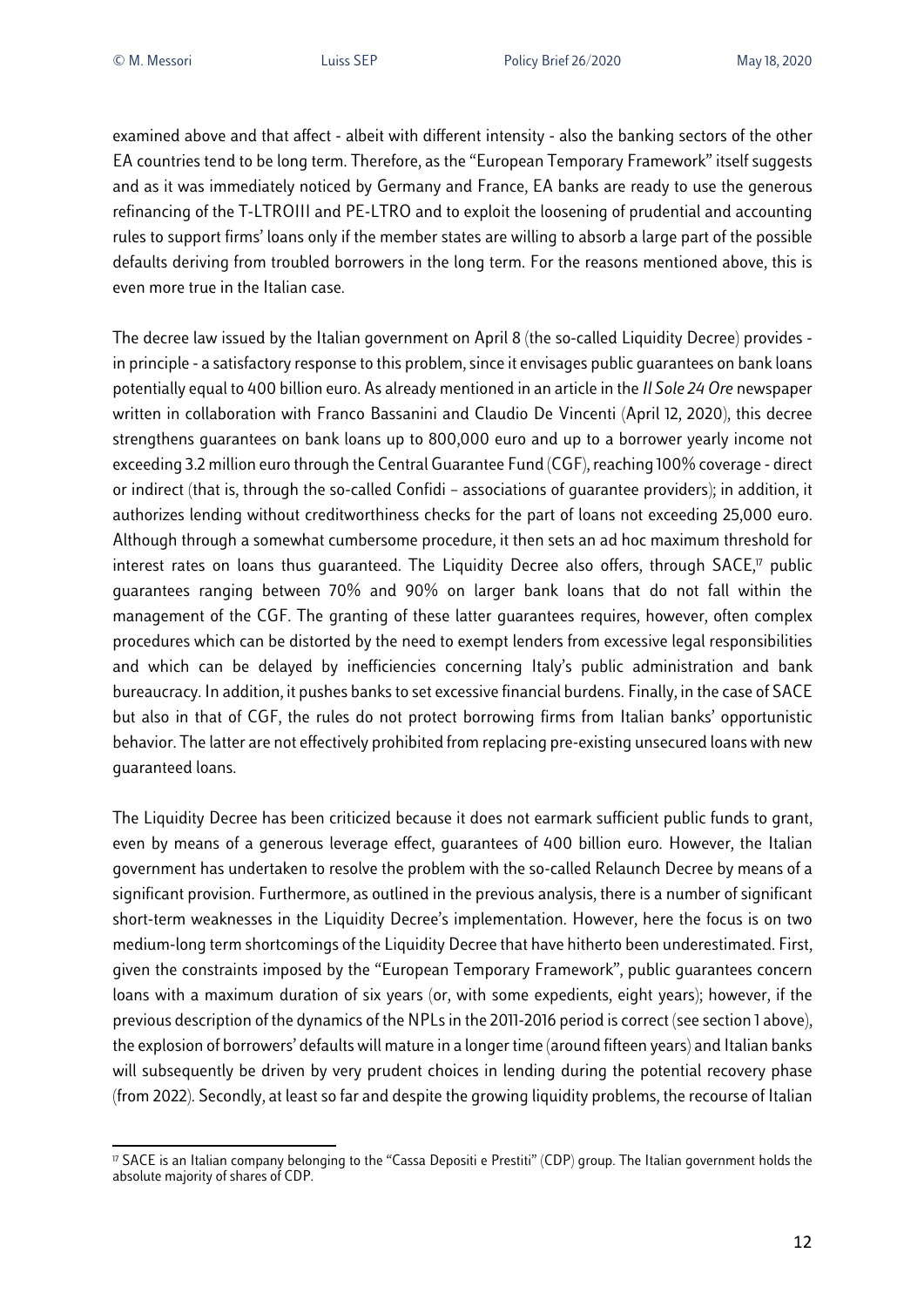small and medium-sized firms to guaranteed loans has been much lower than expected; therefore, it is questionable whether the exit from the pandemic crisis does not require other forms of financing.

#### **4. Possible solutions**

These two medium-long term shortcomings are important for addressing a crucial policy problem: how is it possible to prevent the inclusion of the banking sector among the components of the current crisis from translating into a decisive negative factor that will hinder the recovery of the Italian economy? Apparently, both shortcomings become significant only if, thanks to appropriate simplifications and corrections, during 2020 and 2021 the Liquidity Decree will have been able to overcome its short-term weaknesses and thus incentivize Italian banks to supply an amount of loans sufficient to make a significant part of Italian small and medium-sized firms survive. In such a case, bank financing would have contributed to overcoming the pandemic peak and would have paved the way for the starting of Italy's economic recovery. In fact, as will be said shortly, the links between the effective disbursement of loans guaranteed in the short term and the two medium-long term shortcomings of the Liquidity Decree are more complex because they are conditioned by uncertainty and negative expectations.

The question raised by the first of the two medium-long term shortcomings of the Liquidity Decree is whether the Italian banking sector will be able to finance the innovative reorganization of the production processes, which will be essential ingredients for the recovery of the Italian economy and the European one after 2022. The regulatory, fiscal and economic framework will not be favorable. In the EA, banking supervisors and regulators will aim at reabsorbing the temporary derogations from the capital requirements and accounting rules introduced in 2020, as they will be under strong pressure to control outbreaks of financial instability. Furthermore, even without reversing the expansionary sign of its monetary policy, the ECB will be forced to limit the increases in liquidity introduced into the economic system to slow down the growth in the size of its balance sheet and not to exacerbate the institutional conflict between the European Court of Justice and the German Constitutional Court, which is creating difficulties for the German Central Bank as part of the European System of Central Banks (see also note 15, above). On the other hand, Italy's severe fiscal capacity constraints, resulting from the dramatic increase of its already abnormal government debt/GDP ratio, will limit those public investments and that public support for private investments which will instead be at the heart of the innovative economic recovery in competing countries. Therefore, in order to be part of the recovery processes, small and medium-sized Italian firms that will no longer be able to receive new loans with guarantees will have to request and obtain new and more substantial bank loans without guarantees and new financial services.

The previous analysis indicates that the Italian banking sector, unable to overcome its pre-existing underlying fragility during the crisis of 2020 and 2021 (see section 2) and deprived of refinancing at the significantly negative rates of the T-LTROIII program after March 2022, will not be able to meet the demands from Italy's productive sector from 2022 onwards. If, at the start of the recovery, they set the objective of compensating for the lack of public support for investments and satisfying the growing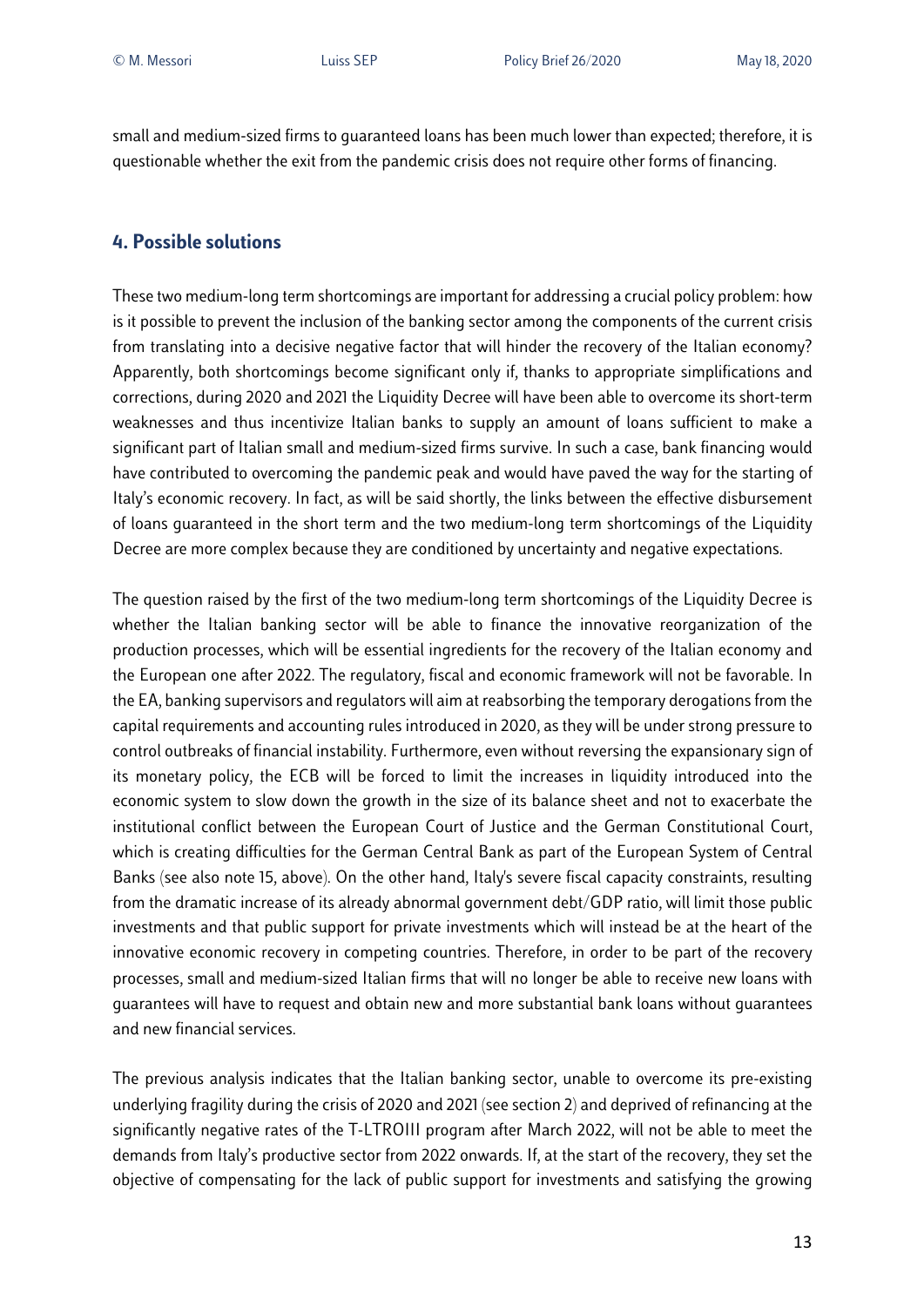demand for loans (at this point no longer guaranteed) from private firms, Italian banks would have to assume the task of selecting and generously financing borrowers with positive potential but weighed down by the dramatic recession that will have just ended. Moreover, they would have to increase their lending in an economic phase of extreme uncertainty and without a stable national economic policy framework. Thus, they would assume the risk of being called to manage a future surge in NPLs and UTP loans in their balance sheets between the late 2020s and the mid-2030s, when the temporary relaxation of regulatory and accounting rules and the effect of public guarantees on loans will have long since terminated. 18

One of the two major Italian banking groups will probably try to take up this difficult challenge, compensating the growing risks of credit and financial activity with its adequate capitalization and with the persistently good profitability of its financial product 'factories'; however, it will record a growing vulnerability due to excessive concentration on the increasingly fragile national market. The other large Italian banking group could, in part, make up for this last problem thanks to its stronger presence in European markets. The strategy pursued to date, however, makes it difficult to conceive a U-turn leading to growing credit and financial risks for Italy's economic recovery. The remaining small and medium Italian banks will continue to be constrained by their modest capitalization and insufficient size, which will make it very difficult for them to modify their obsolete business and governance models and which will thus inhibit effective aggregation processes. Therefore, they will not be able to grant a greater and riskier amount of credit and to offer adequate financial services. The recently formed poles of cooperative credit banks, in addition to being already partly engaged in delicate rescue operations preceding the pandemic and made worse by the heavy economic recession, will remain absorbed for a long time by problems of reorganization and internal restructuring.

Although based on medium-term future forecasts, the previous considerations seem to have already been incorporated into the decision-making functions of the main Italian economic actors. The latter tend to believe, in fact, that the Italian government's economic policy strategies and Italy's consequent potential for the recovery phase are undermined by such high uncertainty that discourages any initiative. Adding to the short-term weaknesses of the Liquidity Decree, this explains the apparent paradox that negatively differentiates the Italian situation from that of other European countries (see also note 11 above) and that lies at the foundation of the Liquidity Decree's second medium-long term shortcoming examined above (see section 3): the limited demand for loans with State guarantee, to date carried out both by small firms for amounts not exceeding 25,000 or 800,000 euro and by mediumsized firms for larger amounts. Even if condemned to remain in a stalemate due to the ever heavier liquidity constraints, these firms prefer to rely on current public donations to minimize costs and protect the income of their employees rather than take the risk of weighing down their debt positions (even if

<sup>&</sup>lt;sup>18</sup> This clarifies why the ventilated extension from six to ten years in the duration of loans covered by public quarantees could mitigate the problem without solving it. To solve the problem, the Italian government would have to illustrate the reasons that work in favor of a more substantial extension of this type of bank loans by referring to the past dynamics of the NPLs and UTP loans in the Italian banking sector. However, a significant extension in the duration of loans with public guarantees would also have the effect of strengthening the 'moral hazard' risk in banking behavior. To make its request credible, the Italian government must therefore elaborate more incisive systems for controlling opportunistic behaviors than those contained in the Liquidity Decree.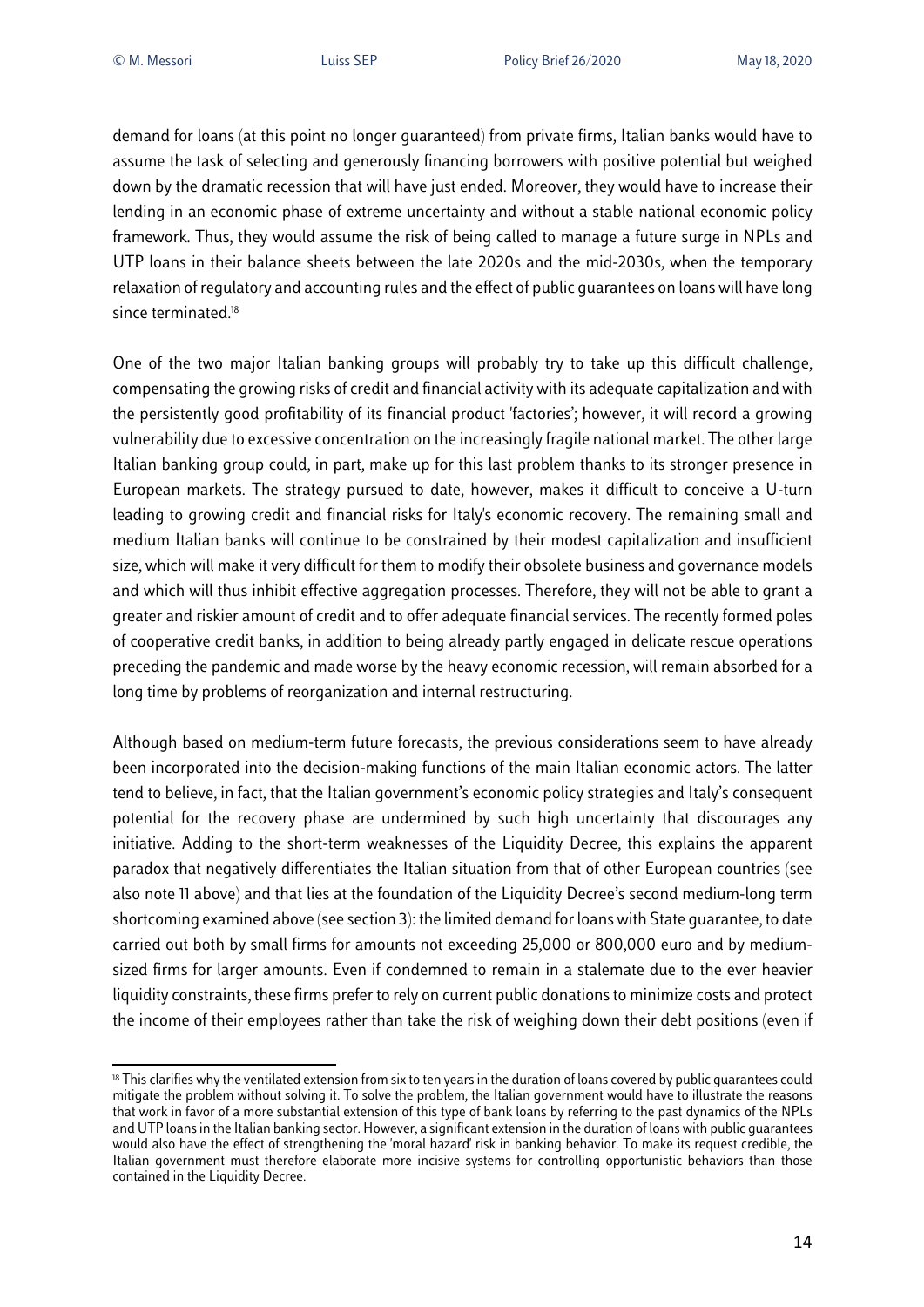guaranteed by the State) and thus find themselves in irreversible conditions of weakness without renewed support from the national banking sector precisely at a time when the economic recovery and European and international competition will be restarting. 19

These choices, made by a significant part of the Italian productive system, mark the impending arrival of yet another dangerous vicious circle in the Italian macroeconomic context. The worsening of the short-term stalemate, induced by excessive uncertainty about the medium-long term prospects, undermines the recovery capacity of the Italian productive sector and jeopardizes the country's future economic growth rates. As is well illustrated by the 2010-2014 period, a lower growth rate, however, makes the constraints of the Italian public balance sheet more binding, therefore weakening the space for possible public interventions in support of investments and firms. As a result, the growth outlook worsens further and relations between banks and non-financial firms also deteriorate.

If the Italian banking sector were less fragile than it is today, it could play an important role in preventing the arrival of such a vicious circle. Italian banks should undertake to stimulate loans covered by State guarantees and to fully use the stimuli offered by the ECB until the beginning of 2022 through the introduction of a large amount of liquidity in the banking channel. In performing this function, Italian banks should pursue long-term systemic benefits without taking advantage of regulatory stretch marks to obtain myopicshort-term benefits (increases of financial burdens and replacement of previous unsecured loans with new loans covered by State guarantees). Furthermore, in the medium term, a less fragile Italian banking sector could play an active and positive role in providing financial support to firms with growth potential during the recovery phase of the Italian and European economy; that is, it would have the ability to strike a balance between effective borrower selection and the credit crunch risk. Even in such a more favorable situation, it would however be unrealistic to expect Italian banks to act as the sole pivot to address and resolve the structural weaknesses of the Italian economy and to push non-financial firms onto a path of growth. To this end, it is at least necessary to design complementary forms of business financing.

The analysis of the possible non-banking forms of financing for Italian firms must start from a point mentioned above (see section 3), the one relating to the organization of national financial markets and the wealth held by households. Among the major EA countries, Italy hasthe lowest weight of non-bank financial segments and one of the highest incidences of household financial wealth on GDP.20 Together with the peculiar weakness of Italian institutional investors (pension funds and life insurance), this helps to explain why the country is also characterized by a very pronounced quality gap between the composition of household financial portfolios and the composition of non-bank financing potentially

<sup>&</sup>lt;sup>19</sup> The recent Relaunch Decree, centered on a short-term and muddled response to the various needs of Italy's economic players, strengthens uncertainty about the future and endorses the 'wait and see' strategy.

<sup>&</sup>lt;sup>20</sup> In section 3, it was emphasized that, in Italy, the corporate bond markets and the stock markets are even less important than in the other large EA countries. Let us add here that, in the Italian financial markets, the segment of non-banking loans to the productive sector is also underdeveloped. During the international financial crisis of 2007-09, there emerged an area of "shadow banking" that performed a large number of non-regulated activities including lending. Improvement in international regulation has settled the issue of non-banking lending, which does not belong to "shadow banking" anymore and involves institutional and professional investors. Despite some initiatives, in Italy this process is still at an early stage.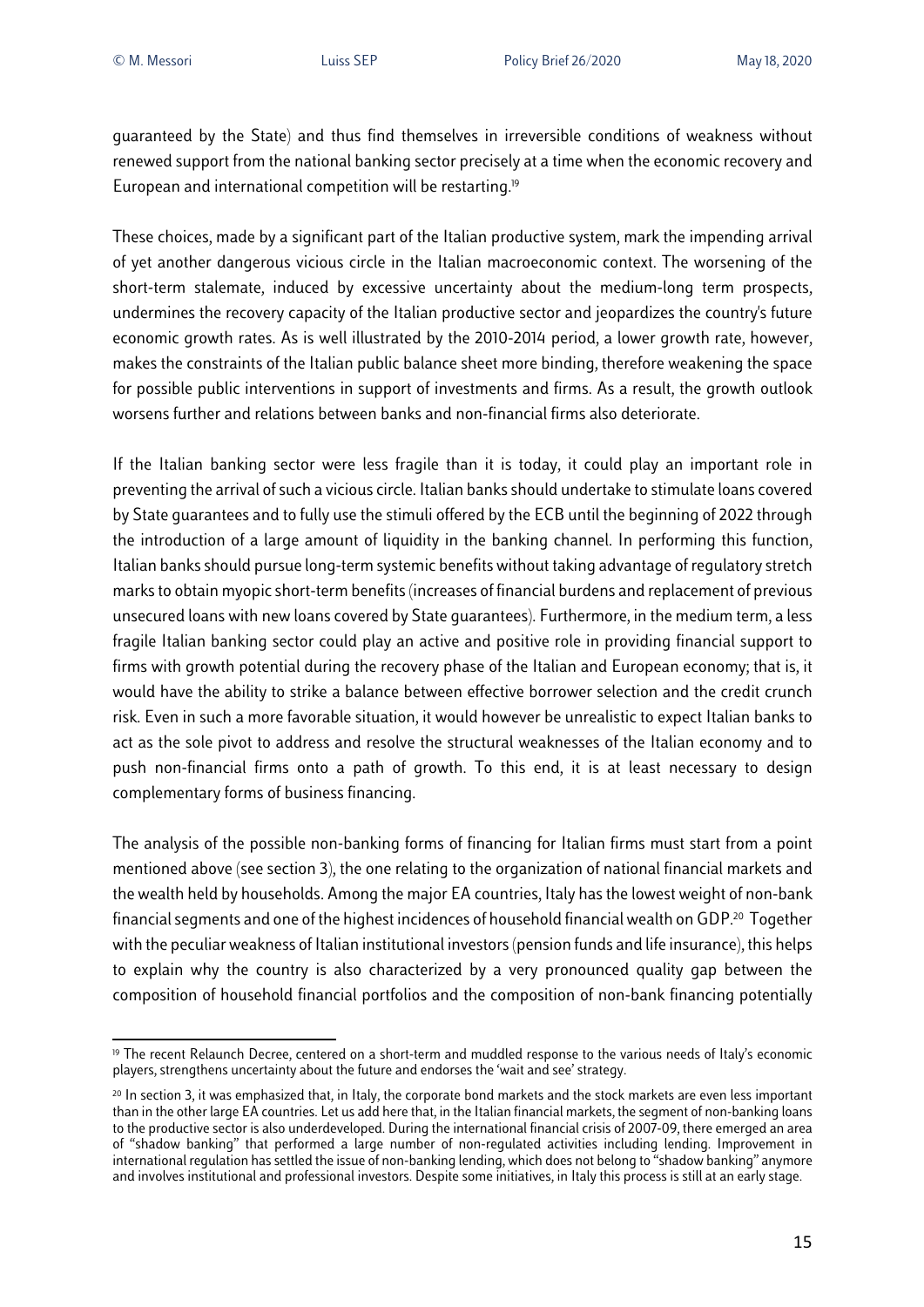demanded by firms. A few data are sufficient to illustrate this point. Towards the end of 2019, the financial wealth of Italian households amounted to around 4,350 billion euro, if calculated as the total value of the gross financial assets held; if cleared of the debts of the same households, this financial wealth decreased to around 3,400 billion euro. Also towards the end of 2019, as much as 160 billion euro of the total value of these gross financial assets (that is, 3.7%) was held in cash and a remaining amount of more than 1,250 billion euro was held in the form of bank deposits (that is, almost 29%). This is equivalent to stating that around a third of the gross financial assets of Italian households (just under 1.5 trillion euro) was allocated in liquid form. Moreover, at the beginning of the pandemic crisis, the Italian banking sector held more than 2,710 billion euro in the form of deposits; and this amount has further increased in the last two months.

It would be sufficient to move a third of the liquid wealth held today by Italian households towards less liquid and riskier financial assets (equities and corporate bonds) in order to make available a very high flow of non-bank loans (about 500 billion euro) for the national productive sector. However, without the use of distorting and dangerous processes of "financial repression"21 such a move would be impracticable; moreover, without forced and unconceivable constraints on the financial choices of small and medium-sized firms, the issues of corporate bonds and equities would not reach an amount high enough to revolutionize the capital and financial structure of productive activities.<sup>22</sup> It is therefore a matter of pursuing much less ambitious and more concrete objectives: to make attractive to Italian households a partial and gradual reallocation of their portfolios towards less liquid financial assets than cash and deposits but less risky than the direct holding of equities and corporate bonds; to avoid having small and medium-sized Italian firms pursue direct access to financial markets.

These results can be achieved only if one preliminary condition is met: Italian households must have the power to decide the allocation of their financial portfolios in a political-institutional setting which is not as uncertain as it is today. It would then be necessary to create funds which are managed by nonbank financial intermediaries (that is, by professional investors) and which can benefit from State support. Professional investors would have the task of selecting and deciding on the purchases of bond and equity issues by homogeneous groups of medium and small firms, which could thus diversify their financing sources without direct and expensive access to financial markets. The professional investors themselves should then finance these purchases by placing the bonds issued by their funds on the market.23 State support would absorb part of the risks of the bonds offered by funds in the financial

<sup>21</sup> The expression "financial repression" indicates the introduction of - more or less explicit – forced constraints on the allocation of financial wealth. These constraints are hardly compatible with free capital movement within the European single market. In fact, in accordance with this indispensable principle, Italian households would avoid the national forced constraints by reallocating their financial wealth to other parts of the European market.

<sup>&</sup>lt;sup>22</sup> Specifically, the very small and small Italian firms have a governance that does not provide for the separation between ownership and management. In order not to lose management control, many Italian entrepreneurs refuse to open the financial structure of their firms to the market. This helps to explain the inadequate size of a large part of Italian firms. In any case, it is a constraint that should not be neglected.

<sup>&</sup>lt;sup>23</sup> For more details on the possible organization of the processes, see: Messori (2018) and (2019).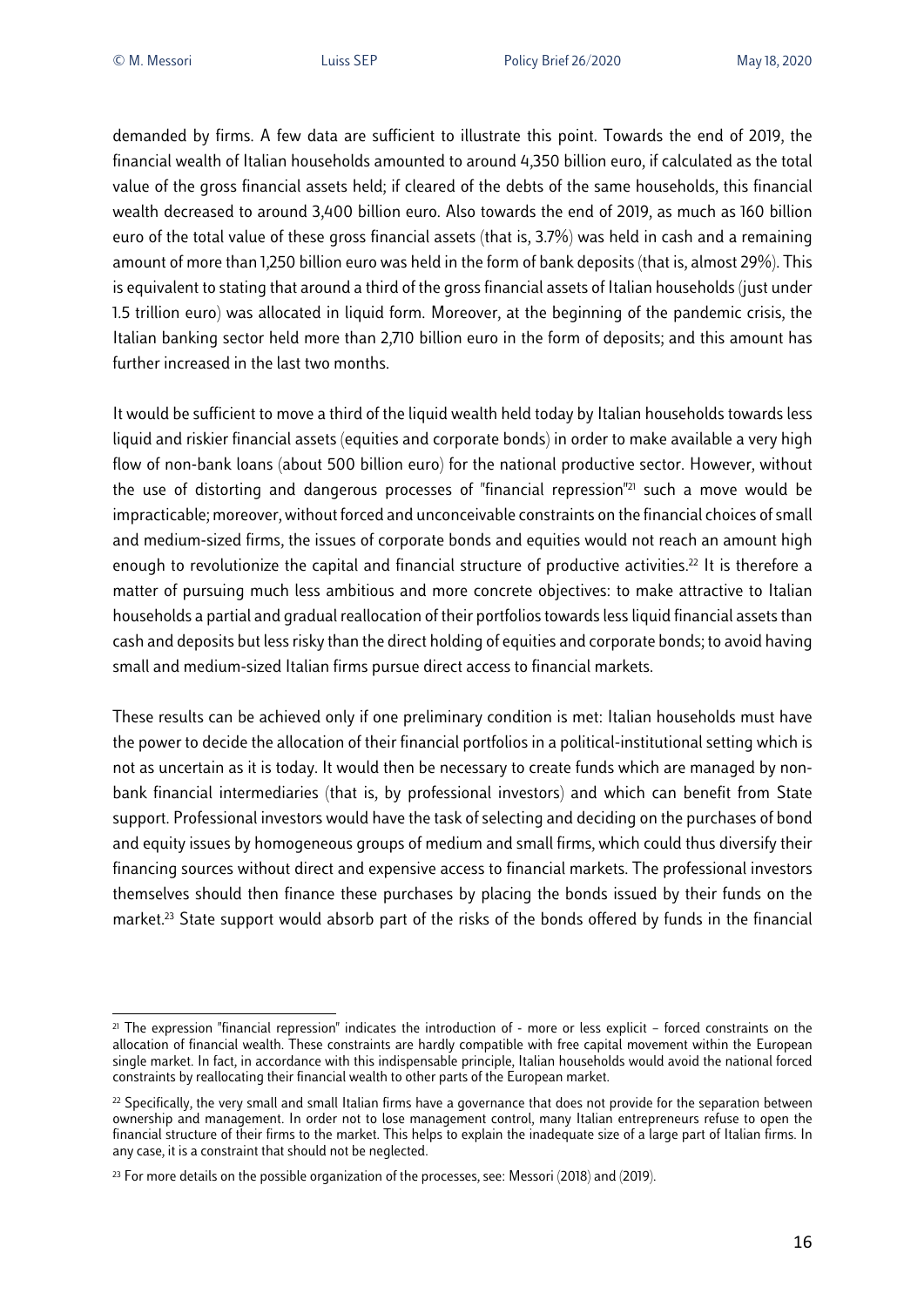markets, thus making them attractive for the portfolios of Italian households. <sup>24</sup> These funds would take the form of public-private intermediaries and, if successful, would produce at least four positive effects: they would enrich the financing sources of Italian small and medium-sized firms during the delicate recovery phase after the pandemic recession; they would ease the pressure on the Italian banking sector and allow for its strengthening; they would open the capital and financial structure of that part of the Italian firms which, even if efficient, are unable to increase their size (size jumps) due to their difficulties in having direct access to the debt and stock markets; they would reduce the qualitative gap between the composition of the financial portfolios of Italian households and the financial needs of Italian firms.

#### **5. Conclusions**

The foregoing analysis implies that, to get out of the very serious economic recession of 2020 and begin a growth phase, the Italian productive system cannot limit itself to using the credit and financial services offered by the national banking sector.

As indeed happened before the pandemic shock, Italy'slarge and medium-large innovative companies, which had successfully inserted themselves in the old international value chains (which today should be renewed and simplified), will continue to use the financial services of international banking and nonbanking groups to obtain more sophisticated equity and security services and insurance services to cover their export risks. Furthermore, based on their strategic choices, they will be able to turn directly to international markets to differentiate their financing sources. Even small and medium-sized Italian firms will not be able to overcome the block in economic activities and to become part of the European recovery processes by relying exclusively on financing from the Italian banking sector. They will also have to access market funding sources (stocks and bonds), even if indirectly, that is, through the mediation of public-private funds.

These considerations do not lead to the marginalization of the Italian banking sector. Even if there were a positive expansion in the non-banking sources of finance, Italian banks would continue to play a crucial role in lending to firms. In this case, they could preserve a predominant, even if no longer exclusive, role in an economy that will get back on track rather than be condemned to marginalization. However, to make positive contributions to the Italian economy rather than being part of the negative legacies of the crisis, the Italian banking sector must overcome the fragility that existed before the pandemic shock and that has now worsened.

In this regard, it is enough to refer to two points. First, the critical cases already developing at the end of 2019 and the new critical outbreaks which could emerge as a result of the recession should be addressed and resolved through market acquisition processes carried out by healthy banks. In the

<sup>&</sup>lt;sup>24</sup> Although in different contexts, similar public-private initiatives were carried out by the Obama administration in the spring of 2009. They were one of the driving factors of the US economy's rapid exit from the 2007-09 crisis (see in this regard: Messori 2009, chapter 3).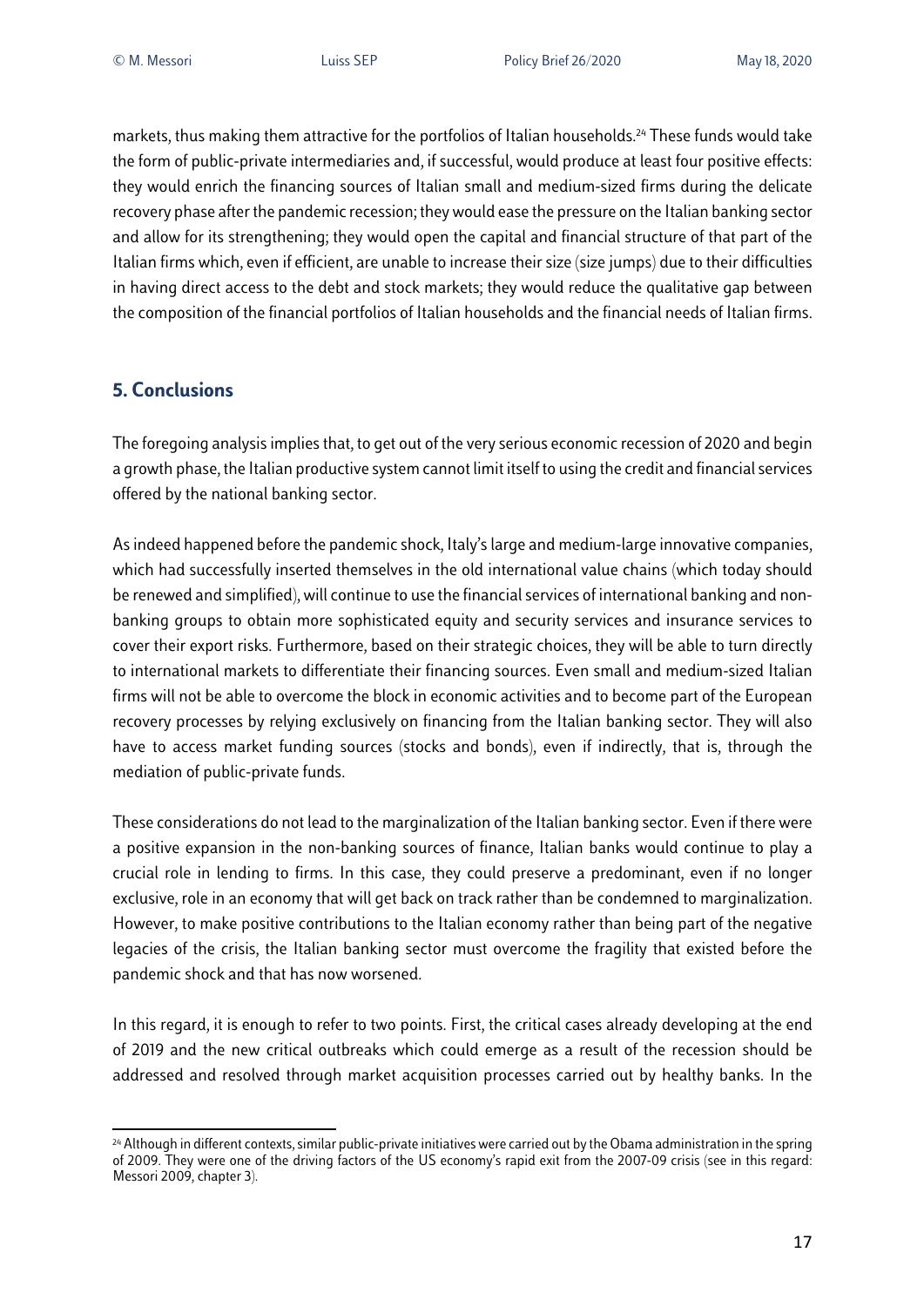absence of market acquisitions, it would be possible either to apply the European or national procedures for an orderly bank resolution, or to entrust the rescue of the banks in crisis to the direct intervention of the State. The latter possibility would exploit the temporary tolerance of the European institutions and would have to respect the severe fiscal constraints of the Italian public balance sheet. This set of solutions is more effective than resorting to the national Interbank Deposit Protection Fund. The latter should return to its original task of setting aside funds for depositor guarantees rather than acting as an informal clearinghouse for redistributing resources within the Italian banking sector. 25 Second, particularly small and medium-sized banks should innovate their business model, focusing their efforts on capital strengthening and related consolidation processes.

<sup>&</sup>lt;sup>25</sup> Lacking market solutions, the best alternative would be recourse to a European or national equivalent of the Federal Deposit Insurance Corporation (FDIC), which plays different and distinct roles, including the possible restructuring of specific types of the US banks in difficulties. This possibility would require institutional changes; hence, it is here neglected.